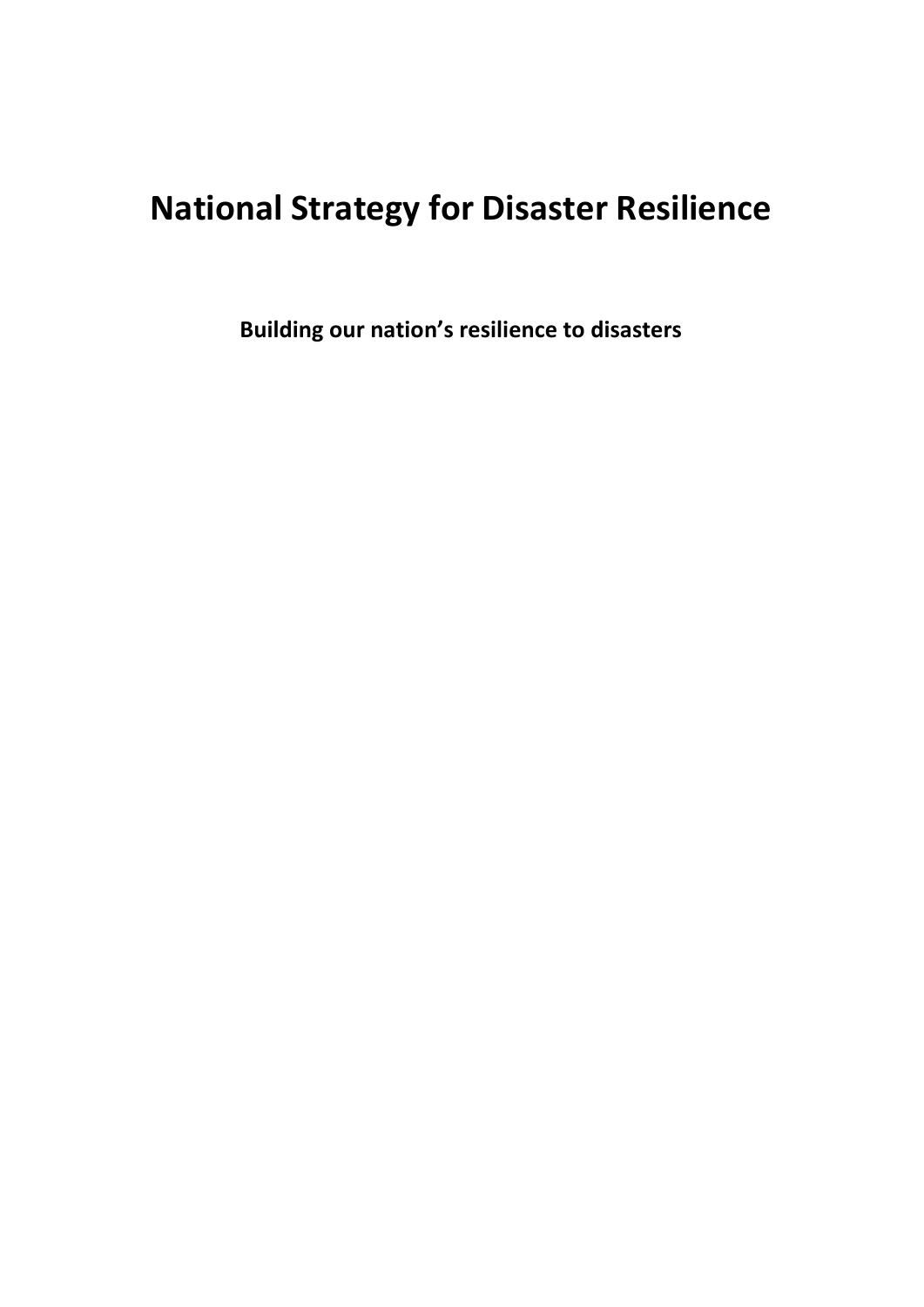# **Foreword**

Every year, Australian communities face devastating losses caused by disasters. Bushfires, floods, storms, other hazards and their associated consequences have significant impacts on communities, the economy, infrastructure and the environment.

Over the past decade, governments have collaborated on reforming disaster management approaches. On 6 November 2008, the Ministerial Council for Police and Emergency Management – Emergency Management agreed that the future direction for Australian emergency management should be based on achieving community and organisational resilience. To build on this work, on 7 December 2009 the Council of Australian Governments (COAG) agreed to adopt a whole-of-nation resilience-based approach to disaster management, which recognises that a national, coordinated and cooperative effort is needed to enhance Australia's capacity to withstand and recover from emergencies and disasters.

The National Emergency Management Committee (NEMC) was tasked by COAG to drive and coordinate the development of the National Strategy for Disaster Resilience (the Strategy). A Working Group, consisting of federal, state and territory representatives under the auspices of the NEMC, has developed the Strategy.

Application of a resilience-based approach is not solely the domain of emergency management agencies; rather, it is a shared responsibility between governments, communities, businesses and individuals. The purpose of the Strategy is to provide high-level guidance on disaster management to federal, state, territory and local governments, business and community leaders and the not-forprofit sector.

While the Strategy focuses on priority areas to build disaster resilient communities across Australia, it also recognises that disaster resilience is a shared responsibility for individuals, households, businesses and communities, as well as for governments. The Strategy is the first step in a long-term, evolving process to deliver sustained behavioural change and enduring partnerships.

The next steps will include NEMC developing a national implementation plan. It is expected that state, territory and local governments will use the Strategy to inform local action. To succeed, it will be important that business and community leaders, as well as the not-for-profit sector, embrace this approach. We hope all Australians develop a shared understanding of the critical part they play in developing their own disaster resilience and that of their communities.

Roger Wilkins AO Co-Chair National Emergency Management Committee Dr Margot McCarthy Co-Chair National Emergency Management Committee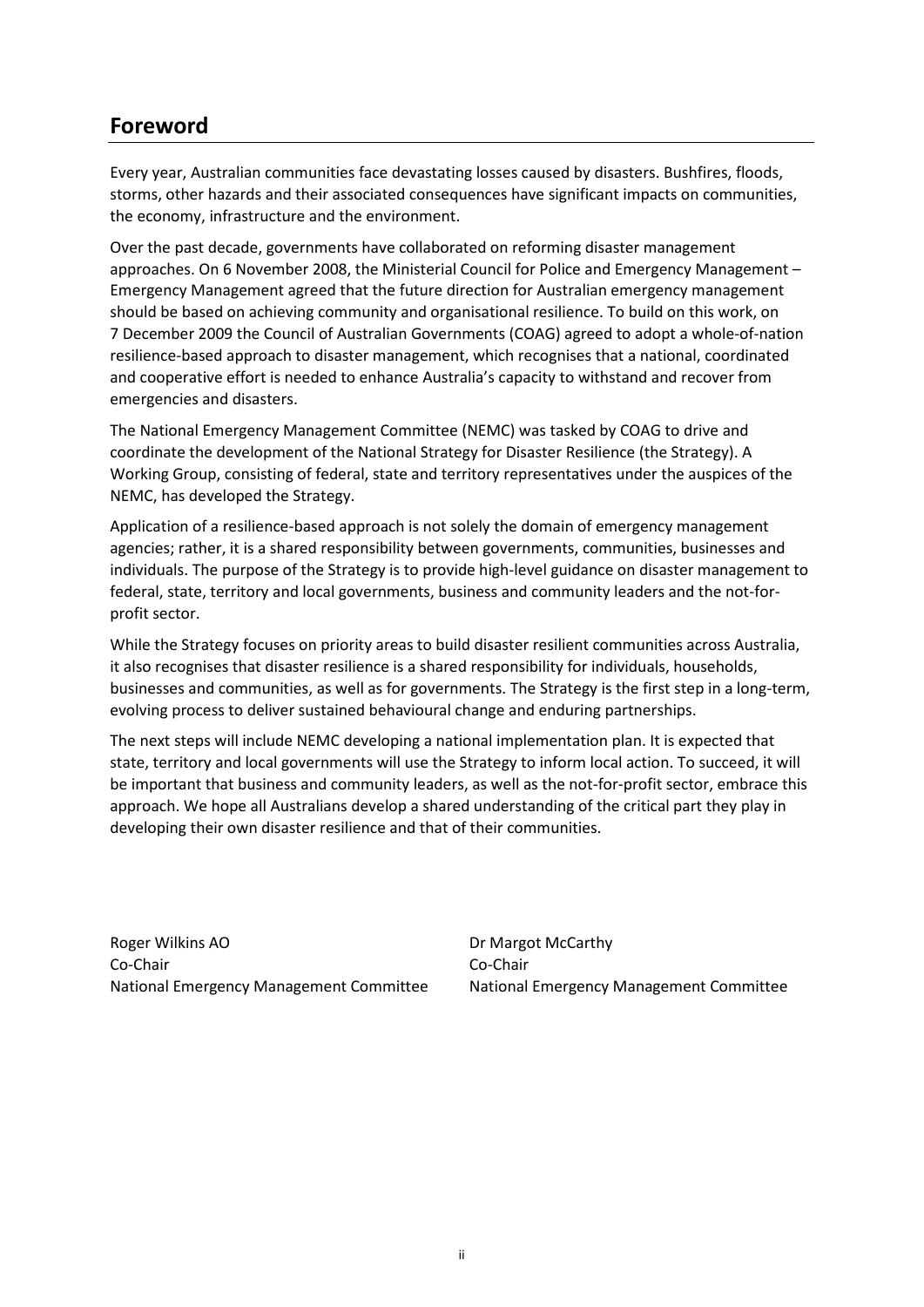#### **COAG NATIONAL DISASTER RESILIENCE STATEMENT**

#### **Publicly released: 7 December 2009**

#### **Introduction**

Australia has recently experienced a number of large scale and devastating natural disasters, including catastrophic bushfires, far reaching floods, and damaging storms. Natural disasters are a feature of the Australian climate and landscape and this threat will continue, not least because climate change is making weather patterns less predictable and more extreme. Such events can have personal, social, economic and environmental impacts that take many years to dissipate.

Australia has and continues to cope well with natural disasters, through well established and cooperative emergency management arrangements, effective capabilities, and dedicated professional and volunteer personnel. Australians are also renowned for their resilience to hardship, including the ability to innovate and adapt, a strong community spirit that supports those in need and the selfreliance to withstand and recover from disasters.

#### **A collective responsibility for resilience**

Given the increasing regularity and severity of natural disasters, Australian Governments have recognised that a national, coordinated and cooperative effort is required to enhance Australia's capacity to withstand and recover from emergencies and disasters. A disaster resilient community is one that works together to understand and manage the risks that it confronts. Disaster resilience is the collective responsibility of all sectors of society, including all levels of government, business, the non-government sector and individuals. If all these sectors work together with a united focus and a shared sense of responsibility to improve disaster resilience, they will be far more effective than the individual efforts of any one sector.

#### **Role of government**

Governments, at all levels, have a significant role in strengthening the nation's resilience to disasters by:

- developing and implementing effective, risk-based land management and planning arrangements and other mitigation activities;
- having effective arrangements in place to inform people about how to assess risks and reduce their exposure and vulnerability to hazards;
- having clear and effective education systems so people understand what options are available and what the best course of action is in responding to a hazard as it approaches;
- supporting individuals and communities to prepare for extreme events;
- ensuring the most effective, well-coordinated response from our emergency services and volunteers when disaster hits; and
- working in a swift, compassionate and pragmatic way to help communities recover from devastation and to learn, innovate and adapt in the aftermath of disastrous events.

Australian governments are working collectively to incorporate the principle of disaster resilience into aspects of natural disaster arrangements, including preventing, preparing, responding to, and recovering from, disasters.

#### **National Disaster Resilience Strategy**

The efforts of governments will be assisted by the establishment of a new National Emergency Management Committee that will include experts from Commonwealth, State and Territory and Local governments and report to COAG and relevant ministerial councils. The first task of this committee will be to bring together the representative views of all governments, business, non-government sector and the community into a comprehensive National Disaster Resilience Strategy. This group will also be tasked with considering further those lessons arising from the recent bushfires and floods that could benefit from national collaboration.

#### **Role of business**

COAG acknowledges that businesses can and do play a fundamental role in supporting a community's resilience to disasters. They provide resources, expertise and many essential services on which the community depends. Businesses, including critical infrastructure providers, make a contribution by understanding the risks that they face and ensuring that they are able to continue providing services during or soon after a disaster.

#### **Role of individuals**

Disaster resilience is based on individuals taking their share of responsibility for preventing, preparing for, responding to and recovering from disasters. They can do this by drawing on guidance, resources and policies of government and other sources such as community organisations. The disaster resilience of people and households is significantly increased by active planning and preparation for protecting life and property, based on an awareness of the threats relevant to their locality. It is also increased by knowing and being involved in local community disaster or emergency management arrangements, and for many being involved as a volunteer.

#### **Role of non-government organisations and volunteers**

Non-government and community organisations are at the forefront of strengthening disaster resilience in Australia. It is to them that Australians often turn for support or advice and the dedicated work of these agencies and organisations is critical to helping communities to cope with, and recover from, a disaster. Australian governments will continue to partner with these agencies and organisations to spread the disaster resilience message and to find practical ways to strengthen disaster resilience in the communities they serve.

Strengthening Australia's disaster resilience is not a stand-alone activity that can be achieved in a set timeframe, nor can it be achieved without a joint commitment and concerted effort by all sectors of society. But it is an effort that is worth making, because building a more disaster resilient nation is an investment in our future.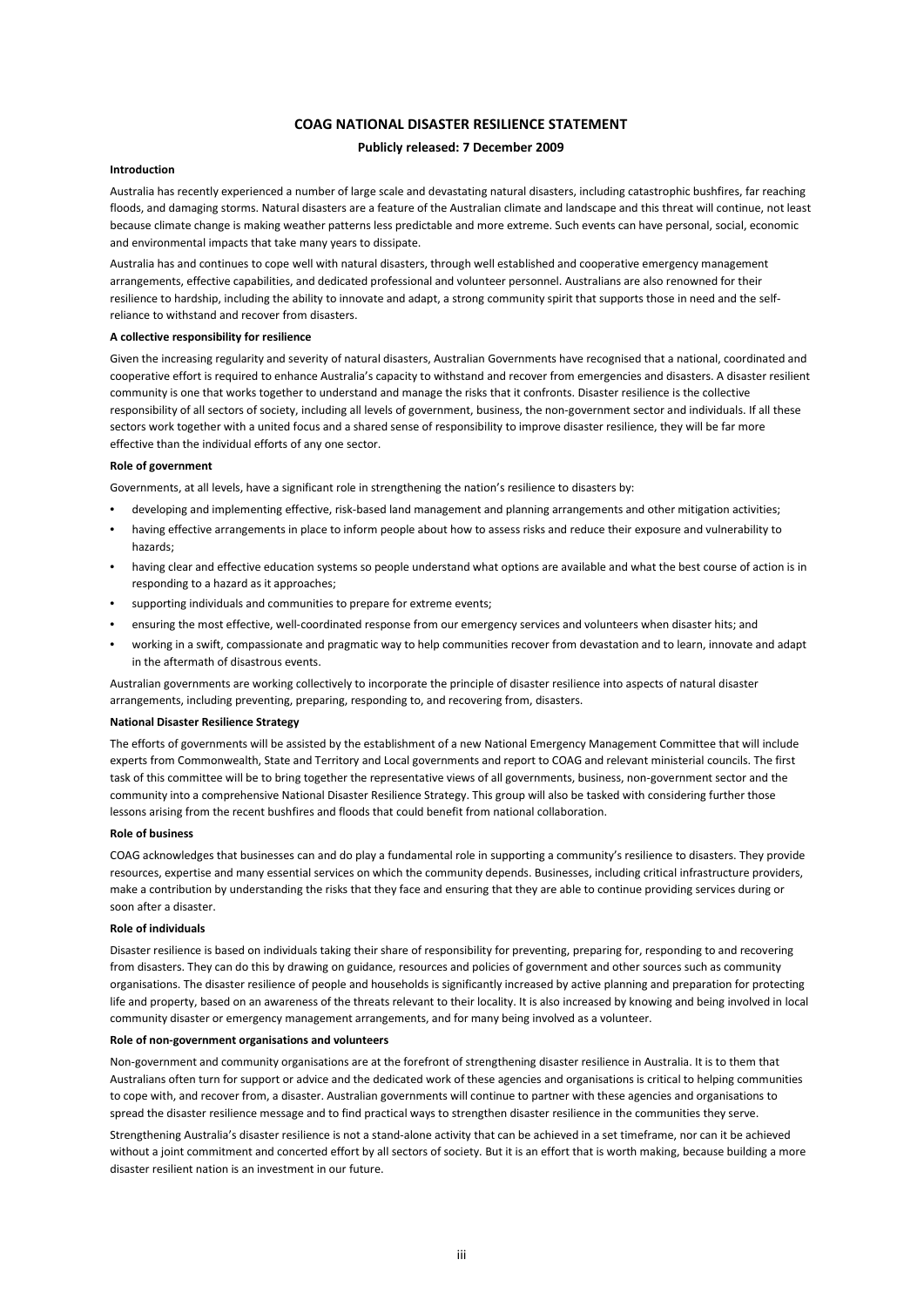# **Contents**

| Foreword |                                                                                       | ii |
|----------|---------------------------------------------------------------------------------------|----|
|          | 1 Why do we need to change?                                                           | 2  |
|          | 2 What does a disaster resilient community look like?                                 | 5  |
|          | 3 What action can we take?                                                            | 7  |
|          | 3.1 Leading change and coordinating effort                                            | 7  |
|          | 3.2 Understanding risks                                                               | 7  |
|          | 3.3 Communicating with and educating people about risks                               | 9  |
|          | 3.4 Partnering with those who effect change                                           | 9  |
|          | 3.5 Empowering individuals and communities to exercise choice and take responsibility | 10 |
|          | 3.6 Reducing risks in the built environment                                           | 11 |
|          | 3.7 Supporting capabilities for disaster resilience                                   | 12 |
|          | 4 What now?                                                                           | 15 |
|          | Appendix A Case studies                                                               |    |
|          | <b>Appendix B Glossary</b>                                                            |    |
|          | Appendix C References                                                                 |    |
|          | Appendix D Consultation list                                                          |    |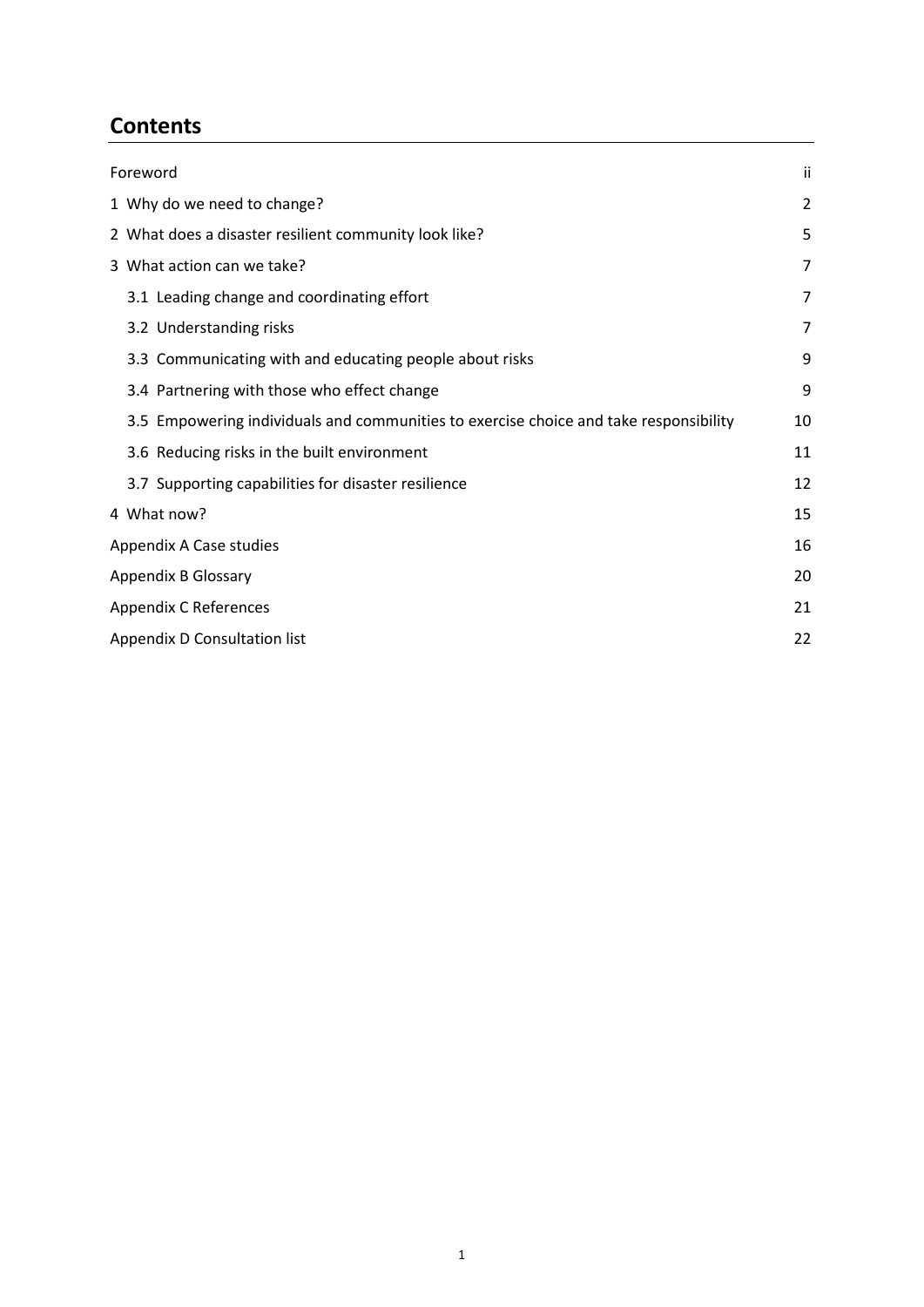# **1 Why do we need to change?**

Australians are resourceful and community-minded when faced with disasters. We cope with disasters, through well-established cooperative arrangements, effective capabilities, and dedicated paid and unpaid people.

Despite our existing strengths, every year, Australian communities are subjected to the damaging impacts of disasters caused by destructive bushfires, floods, and severe storms. The impacts of these disasters on people, the economy, our infrastructure and the environment remind us of the need to continue improving our resilience to disasters.

We need to develop and embed new ways of doing things that enhance existing arrangements across and within governments, as well as among businesses, the not-for-profit sector, and the community more broadly, to improve disaster resilience and prevent complacency setting in once the memory of a recent disaster has subsided.

#### **Future risks**

'Climate change represents a most fundamental national security challenge for the long term future.' Prime Minister's National

Security Statement 2008

The size, severity, timing, location and impacts of disasters are difficult to predict, and our changing climate increases the uncertainty about future risks. Scientific modelling suggests that climate change will likely result in an increased frequency and severity of extreme weather events. Rising sea levels are increasing the likelihood of coastal erosion and severe inundation.

Many known factors are increasing our vulnerability to disaster. Work-life patterns, lifestyle expectations, demographic changes,

domestic migration, and community fragmentation are increasing community susceptibility, as well as altering local social networks and sustainability of volunteer groups. The increasing complexity and interdependencies of social, technical, and infrastructure systems are also playing a role in increasing our vulnerability to disasters. Pressures for urban development to extend into areas of higher risk from natural disasters compounds the problem, as does the expectation that the same services and facilities will be available wherever we choose to live.

Australian communities are varied in their composition and in their level of exposure to disaster risk. Factors that can influence disaster resilience include remoteness, population density and mobility, socio-economic status, age profile, and percentage of population for whom English is a second language. Within individual communities, certain members are more vulnerable and may need tailored advice and support.

Potential escalation in the frequency and magnitude of hazards and our increasing vulnerability to disasters presents governments with unprecedented calls on their resources and expertise. Governments' desire to help communities in need, and pressure to help those affected may be creating unrealistic expectations and unsustainable dependencies. Should this continue, it will undermine community capability and confidence. Therefore, communities need to be empowered to take shared responsibility for coping with disasters.

In the past, standard emergency management planning emphasised the documentation of roles, responsibilities and procedures. Increasingly, these plans consider arrangements for prevention, mitigation, preparedness and recovery, as well as response. Building upon our existing emergency planning arrangements, we need to focus more on action-based resilience planning to strengthen local capacity and capability, with greater emphasis on community engagement and a better understanding of the diversity, needs, strengths and vulnerabilities within communities. Disasters do not impact everyone in the same way, and it is often our vulnerable community members who are the hardest hit.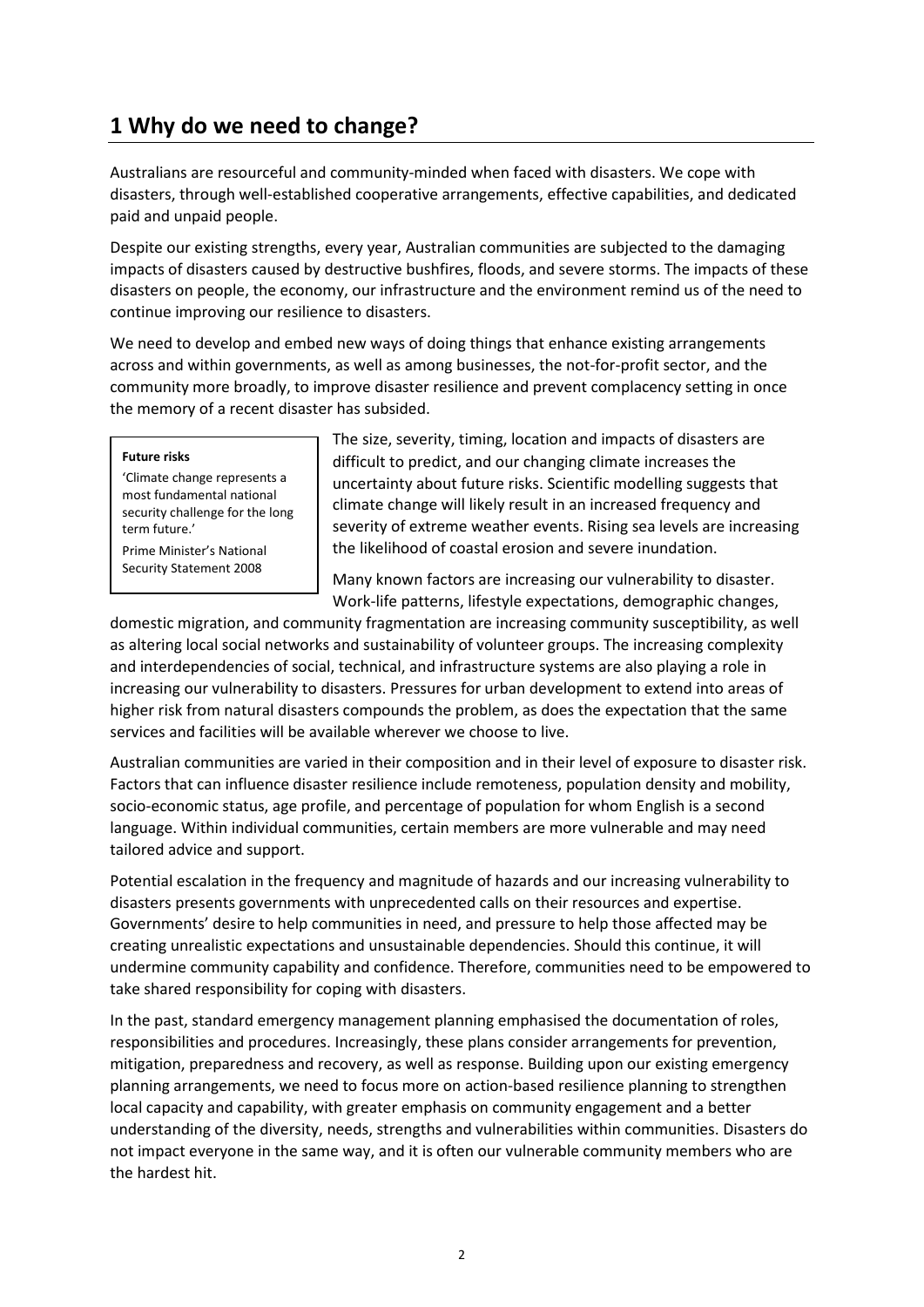To increase disaster resilience, emergency management planning should be based on risk and be integrated with strategic planning of government and communities. It should consider risks and risk treatments across the social, built, economic and natural environments.

Traditional government portfolio areas and service providers, with different and unconnected policy agendas and competing priority interests may be attempting to achieve the outcome of a disaster resilient community individually. This has resulted in gaps and overlaps, which may hamper effective action and coordination at all levels and across all sectors. There is a need for a new focus on shared responsibility; one where political leaders, governments, business and community leaders, and the not-for-profit sector all adopt increased or improved emergency management and advisory roles, and contribute to achieving integrated and coordinated disaster resilience. In turn, communities, individuals and households need to take greater responsibility for their own safety and act on information, advice and other cues provided before, during and after a disaster.

This new focus on resilience calls for an integrated, whole-of-nation effort encompassing enhanced partnerships, shared responsibility, a better understanding of the risk environment and disaster impacts, and an adaptive and empowered community that acts on this understanding.

**Shared responsibility**

'The Commission uses the expression "shared responsibility" to mean increased responsibility for all. It recommends that state agencies and municipal councils adopt increased or improved protective, emergency management and advisory roles. In turn, communities, individuals and households need to take greater responsibility for their own safety and to act on advice and other cues given to them before and on the day of a bushfire.

Shared responsibility does not mean equal responsibility ... there are some areas in which the state should assume greater responsibility than the community. For example, in most instances state fire authorities will be more capable than individuals when it comes to identifying the risks associated with bushfire; the state should therefore assume greater responsibility for working to minimise those risks.' Victorian Bushfires Royal Commission Final Report 2010

While the Strategy focuses on natural disasters, the approach it articulates may also be applicable in preparing communities

to deal with other disasters such as pandemic, animal disease and terrorist events.

Across Australia, managing emergencies is largely the responsibility of state and territory governments, and local governments also play a significant role. It is uncommon for a disaster to be so large that it is beyond the capacity of a state or territory government to deal with effectively. State and territory governments have arrangements with each other to share resources when necessary. In particularly major disasters or adverse events, a state or territory government may seek federal assistance.

Underlying this effort, emergency management in Australia is built on the concept of prevention, preparedness, response and recovery (PPRR). Over the last ten years there has been a considered move to give greater emphasis to prevention and recovery in addition to the focus on response. It is vital, however, that governments and emergency services remain well prepared to respond to disasters and other adverse events. Significant effort is now being devoted to preventing disasters, where possible. Governments also have in place comprehensive systems to support recovery.

Governments are continually preparing for prevention, response and recovery activities. Preparing for each of these elements of emergency management helps builds resilience. In this way it is important to understand that the concept of disaster resilience builds upon rather than replaces existing strengths and arrangements.

The fundamental change is that achieving increased disaster resilience is not solely the domain of emergency management agencies; rather, it is a shared responsibility across the whole of society.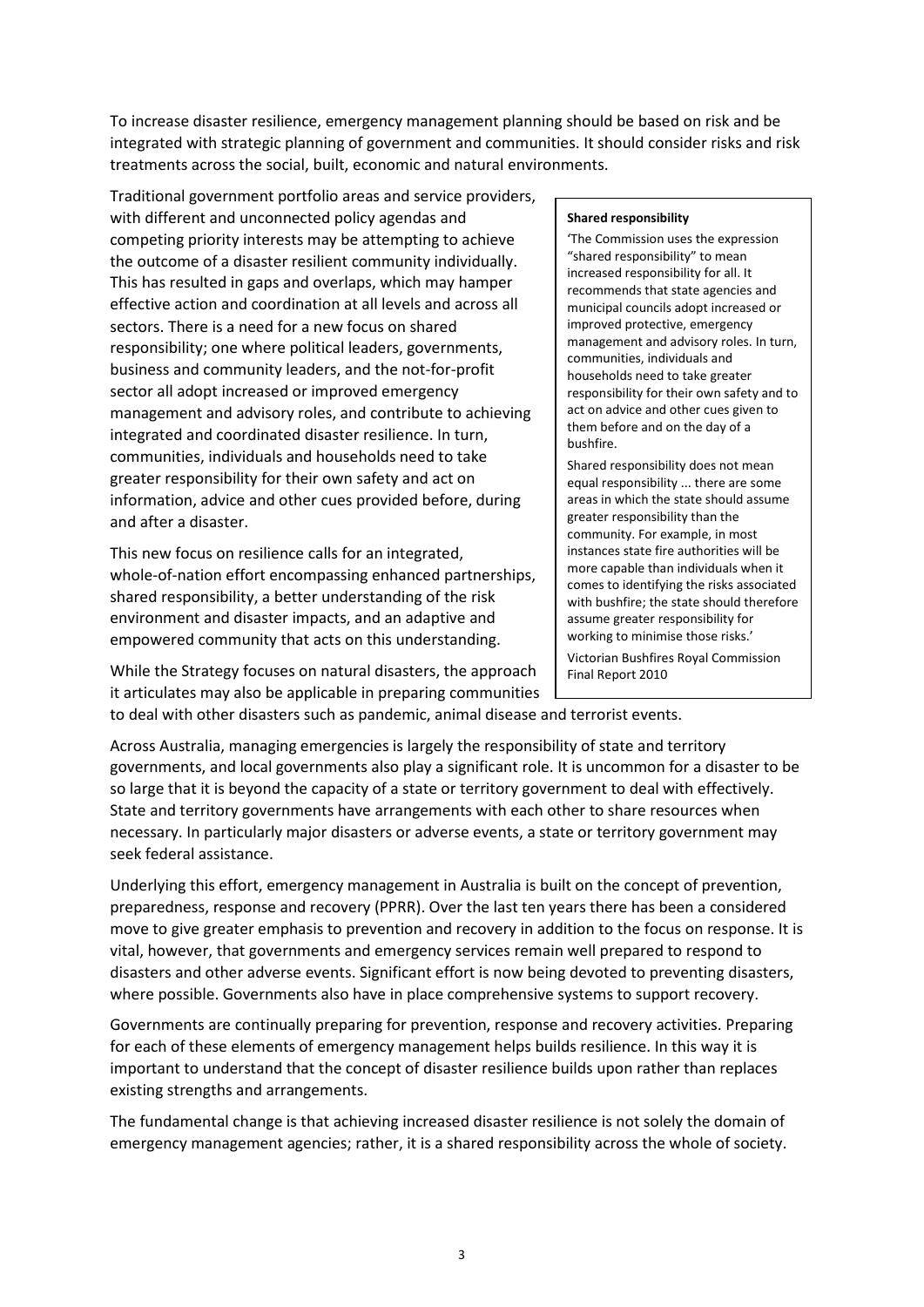The Strategy is a further step in supporting the development of disaster resilient communities. This support will take the form of providing high-level direction and guidance on how to achieve disaster resilient communities across Australia.

Disaster resilience is a long-term outcome, which will require long-term commitment. Achieving disaster resilience will require achieving sustained behavioural change, the results of which should be seen across a number of years and political cycles.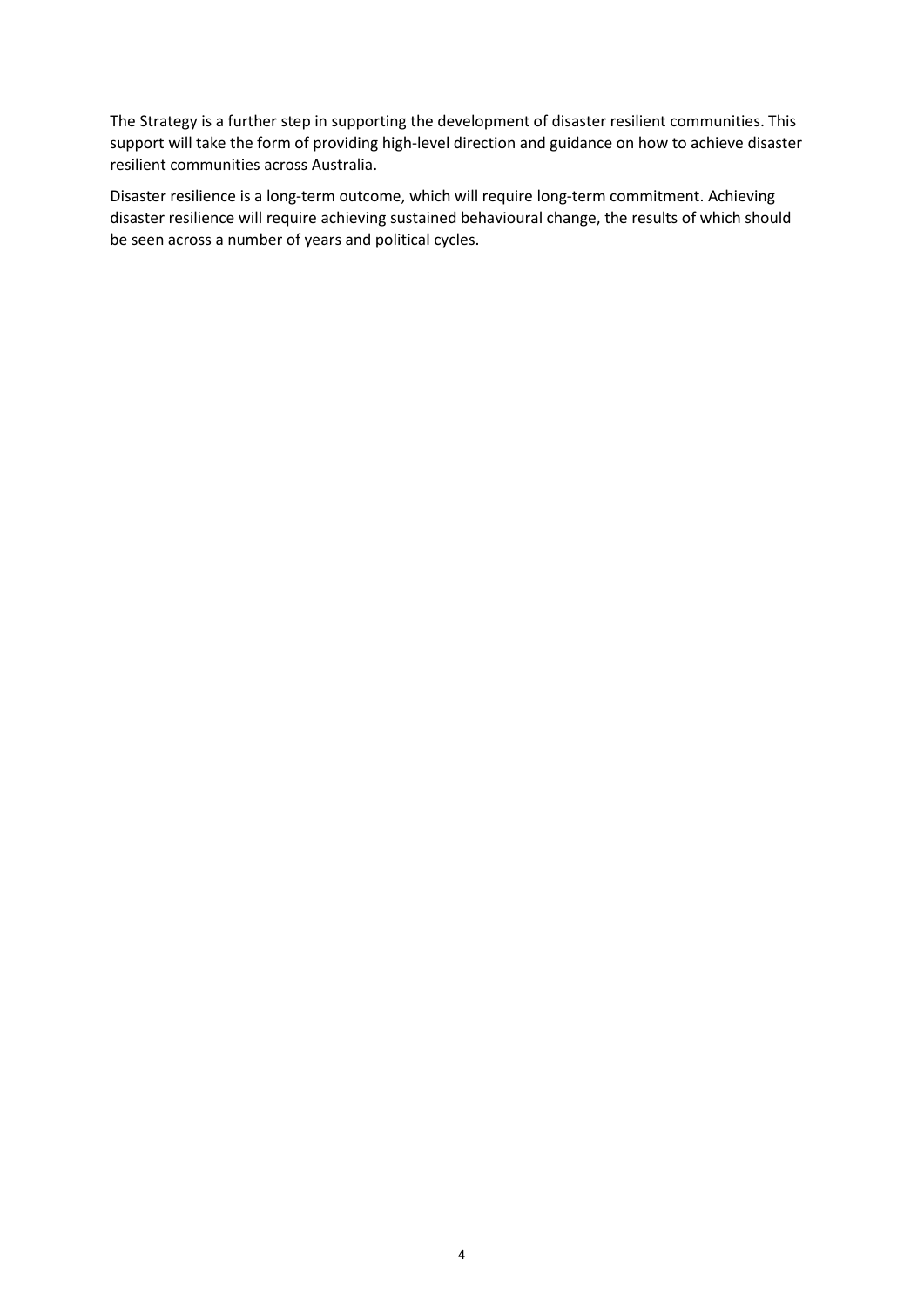# **2 What does a disaster resilient community look like?**

Community resilience can be defined in many ways. Rather than define disaster resilience, the Strategy focuses on the common characteristics of disaster resilient communities, individuals and organisations. These characteristics are:

- functioning well while under stress;
- successful adaptation;
- self-reliance; and
- social capacity.

Resilient communities also share the importance of social support systems, such as neighbourhoods, family and kinship networks, social cohesion, mutual interest groups, and mutual self-help groups.

A disaster resilient community is one where:

- People understand the risks that may affect them and others in their community. They understand the risks assessed around Australia, particularly those in their local area. They have comprehensive local information about hazards and risks, including who is exposed and who is most vulnerable. They take action to prepare for disasters and are adaptive and flexible to respond appropriately during emergencies.
- People have taken steps to anticipate disasters and to protect themselves their assets and their livelihoods, including their homes and possessions, cultural heritage and economic capital, therefore minimising physical, economic and social losses. They have committed the necessary resources and are capable of organising themselves before, during and after disasters which helps to restore social, institutional and economic activity.
- People work together with local leaders using their knowledge and resources to prepare for and deal with disasters. They use personal and community strengths, and existing community networks and structures; a resilient community is enabled by strong social

#### **Resilient communities**

'Communities that develop a high level of resilience are better able to withstand a crisis event and have an enhanced ability to recover from residual impacts. Communities that possess resilience characteristics can also arrive on the other side of a crisis in a stronger position than preevent. For example:

- a community with well rehearsed emergency plans
- superior fire mitigation processes in the cooler months
- appropriate building controls, suitable to local hazards and risks
- widely adopted personal and business financial mitigation measures (e.g. insurance suitable to the risks)

is likely to suffer less during an extreme fire event and is likely to be able to recover quickly; financially, physically and as a community.'

Insurance Council of Australia 2008, Improving Community Resilience to Extreme Weather Events

networks that offer support to individuals and families in a time of crisis.

- People work in partnership with emergency services, their local authorities and other relevant organisations before, during and after emergencies. These relationships ensure community resilience activities are informed by local knowledge, can be undertaken safely, and complement the work of emergency service agencies.
- Emergency management plans are resilience-based, to build disaster resilience within communities over time.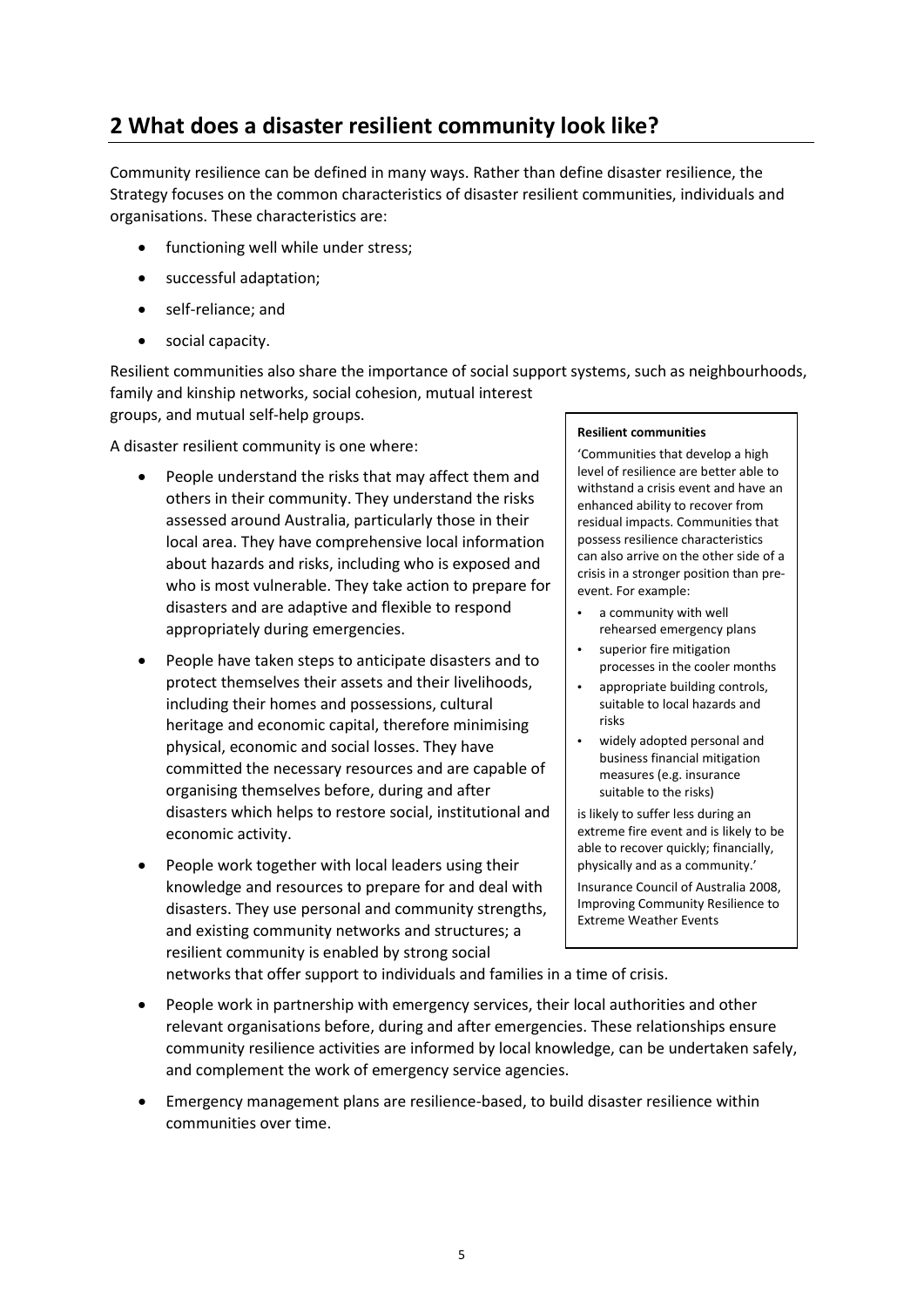- Communities, governments and other organisations take resilience outcomes into account when considering and developing core services, products and policies. They are adaptive and flexible to respond appropriately in disasters.
- The emergency management volunteer sector is strong.
- Businesses and other service providers undertake widereaching business continuity planning that links with their security and emergency management arrangements.
- Land use planning systems and building control arrangements reduce, as far as is practicable, community exposure to unreasonable risks from known hazards, and suitable arrangements are implemented to protect life and property.
- Following a disaster, a satisfactory range of functioning is restored quickly. People understand the mechanisms and processes through which recovery assistance may be made available and they appreciate that support is designed to be offered, in the first instance, to the most vulnerable community members.

#### **Community**

"A definition of community is: a social, religious, occupational, or other group sharing common characteristics or interests and perceived or perceiving itself as distinct in some respect from the larger society within which it exists" When thinking about engagement it is useful to look at communities as two distinct types:

- communities of place, and
	- communities of interest."

New Zealand Ministry of Civil Defence & Emergency Management 2010, "Community Engagement in the CDEM context".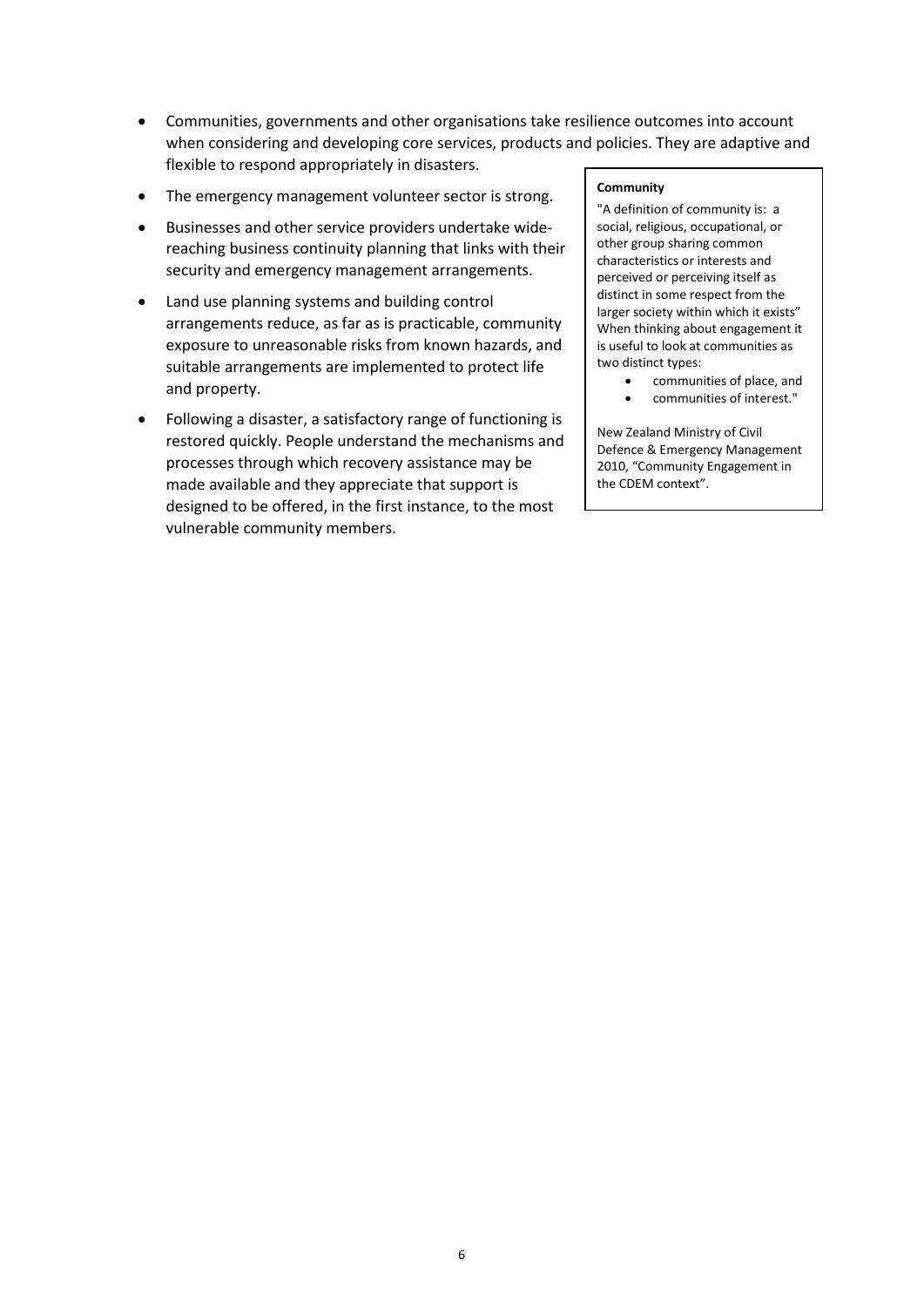# **3 What action can we take?**

As a nation we can lead change and coordinate effort, we must understand the risks and communicate them to all levels of the community; we must work with the people and organisations that can effect the necessary changes, and empower individuals and communities to exercise choice and take responsibility. Our planning approaches must include risk reduction strategies and our capacity to deal with disasters must be enhanced by greater flexibility and adaptability of our emergency services agencies and communities.

### **3.1 Leading change and coordinating effort**

Leadership is needed to drive improvements in disaster resilience. The responsibility for leadership should be taken by all partners within their sphere of influence in a coordinated manner, so as to maximise the benefits from limited resources.

Many Australians already have obligations as leaders to protect their own businesses and/or communities. We envisage such leaders taking a broader view of their responsibilities and thinking beyond the immediate threats to their own interests, to consider how they can contribute to a more disaster resilient nation.

The increasing complexity surrounding disasters means that dealing with them extends beyond the reach of the emergency services. By taking a whole-of-government approach to widening the circle of responsibility, we are collaborating more closely across and within governments on all phases of disaster prevention, preparedness, response and recovery. All leaders can help build and strengthen existing partnerships among governments, businesses, the non-government sector and communities.

#### **Priority outcomes**

- Leaders from all levels of government, business, the not-for-profit sector and communities strive to recognise and understand the risks disasters pose to their own and their community's interests. They take responsibility for mitigating these risks and apply the concept of disaster resilience to strategic planning processes, and to those roles where they can exercise influence.
- Leaders drive development of partnerships and networks to build resilience at the government, business, neighbourhood, and community levels. These partnerships are based on a sense of shared responsibility, and an acknowledgement of the need for coordinated planning and response.
- Governments help business, not-for-profit and community leaders by preparing and providing guidelines, information and other resources to support community efforts in resilience-based planning, including resilience-building activities, disaster risk management, stakeholder and community engagement, disaster response and recovery and capability development.

#### *Refer to Appendix A - Case study 1 - Flood response measures in the Rural City of Wangaratta*

#### **3.2 Understanding risks**

Australia's vast and diverse regions, landscapes and climatic variations mean we will continue to be at risk from the damaging impacts of disasters. Underpinning a disaster resilient community is knowledge and understanding of local disaster risks. We all share responsibility to understand these risks, and how they might affect us. By understanding the nature and extent of risks, we can seek to control their impacts, and inform the way we prepare for and recover from them.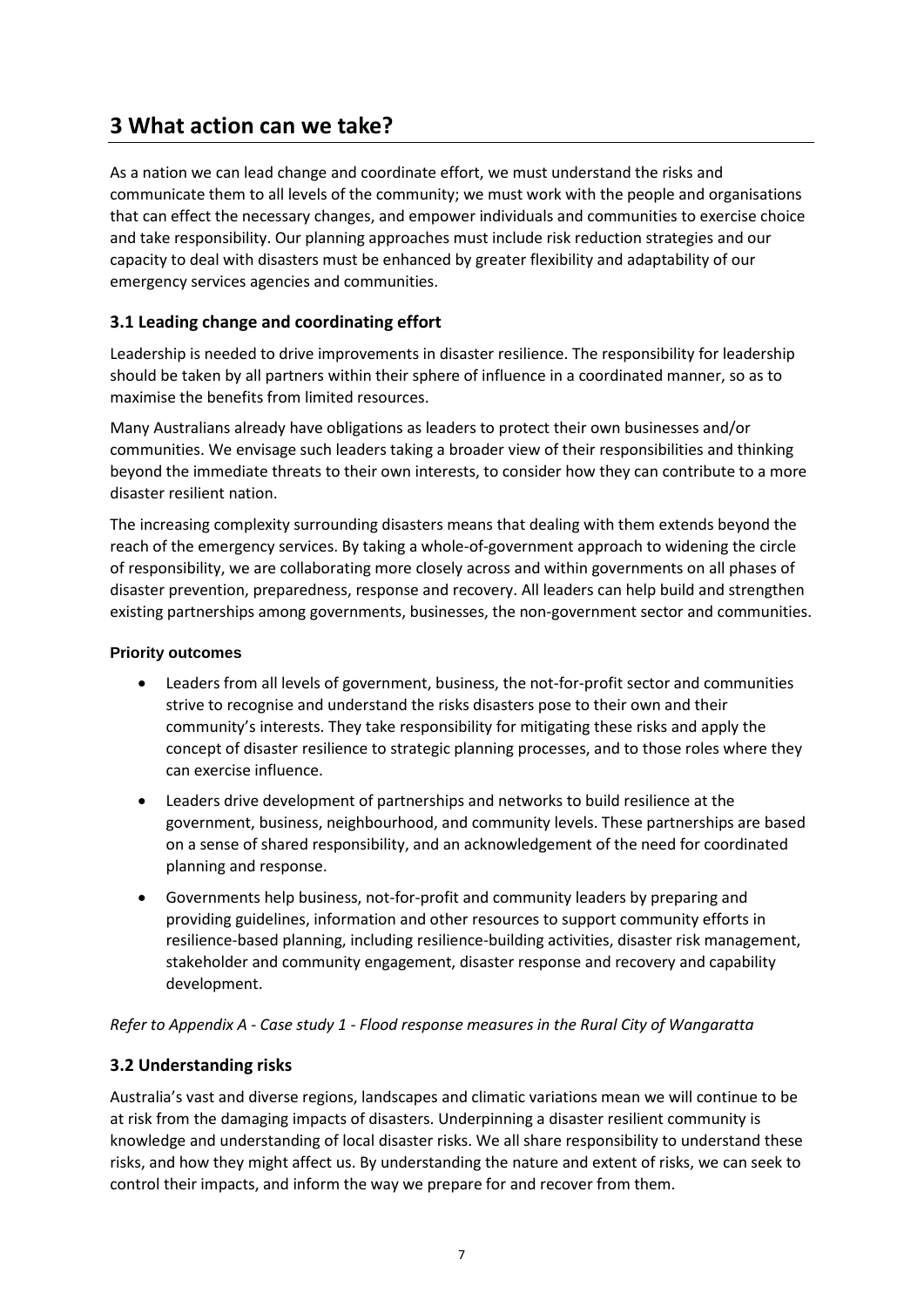Significant progress has been made through introducing new technologies to communicate risk information, and a broad willingness to understand and use available information to inform appropriate action. Existing collaborative relationships between governments and other organisations are improving the tools and methodologies needed to support enhanced understanding of hazards and risks. The challenge is to communicate meaningful information about risks to the community.

Further work is needed to improve information and data sharing; and more could be done to determine what hazard and risk information could most usefully be communicated to communities. When providing information on hazards and risks, we need to consider how people might react. Disasters can be inherently unpredictable, as can the responses to them.

Similarly, we need to obtain more consistent information on the costs and benefits associated with risk management and disaster impacts to build the evidence base for prioritising and targeting interventions, as well as risk reduction and risk mitigation measures. Such information must go beyond examination of life and property and simple economic assessments to cover the full scope of the social, built, economic and natural environments.

#### **Priority outcomes**

- Risk assessments are undertaken for priority hazards and widely shared among at-risk communities, stakeholders and decision makers.
- Risk assessments consider risks and vulnerabilities and capabilities across the social, economic, built and natural environments.
- Consistent methodologies and data frameworks are applied in risk and disaster impact assessment to enable information sharing and accurate interpretation.
- Information on lessons learned—from local, national, and international sources—is accessible and available for use by governments, organisations and communities undertaking risk management planning and mitigation works.
- Partnerships are in place which support improved access to risk information and more effective collaboration in assessing and monitoring hazards and risks common across jurisdictional boundaries.
- Organisations, individuals and governments routinely share information and maps on risks, for the benefit of the community.
- Strong networks across sectors and regions fill information gaps, share information and build understanding at all levels.
- Risk reduction knowledge is included in relevant education and training programs, such as enterprise training programs, professional education packages, schools and institutions of higher education.
- Costs and benefits associated with hazard management inform risk reduction activities.
- Emergency messages are clear and, where appropriate, nationally consistent.
- Existing and, where necessary, improved data and tools for assessing hazards and risks, enable communities to better understand and act on their risks.

*Refer to Appendix A - Case study 2 - Better understanding risk on the Clarence Coastal Areas*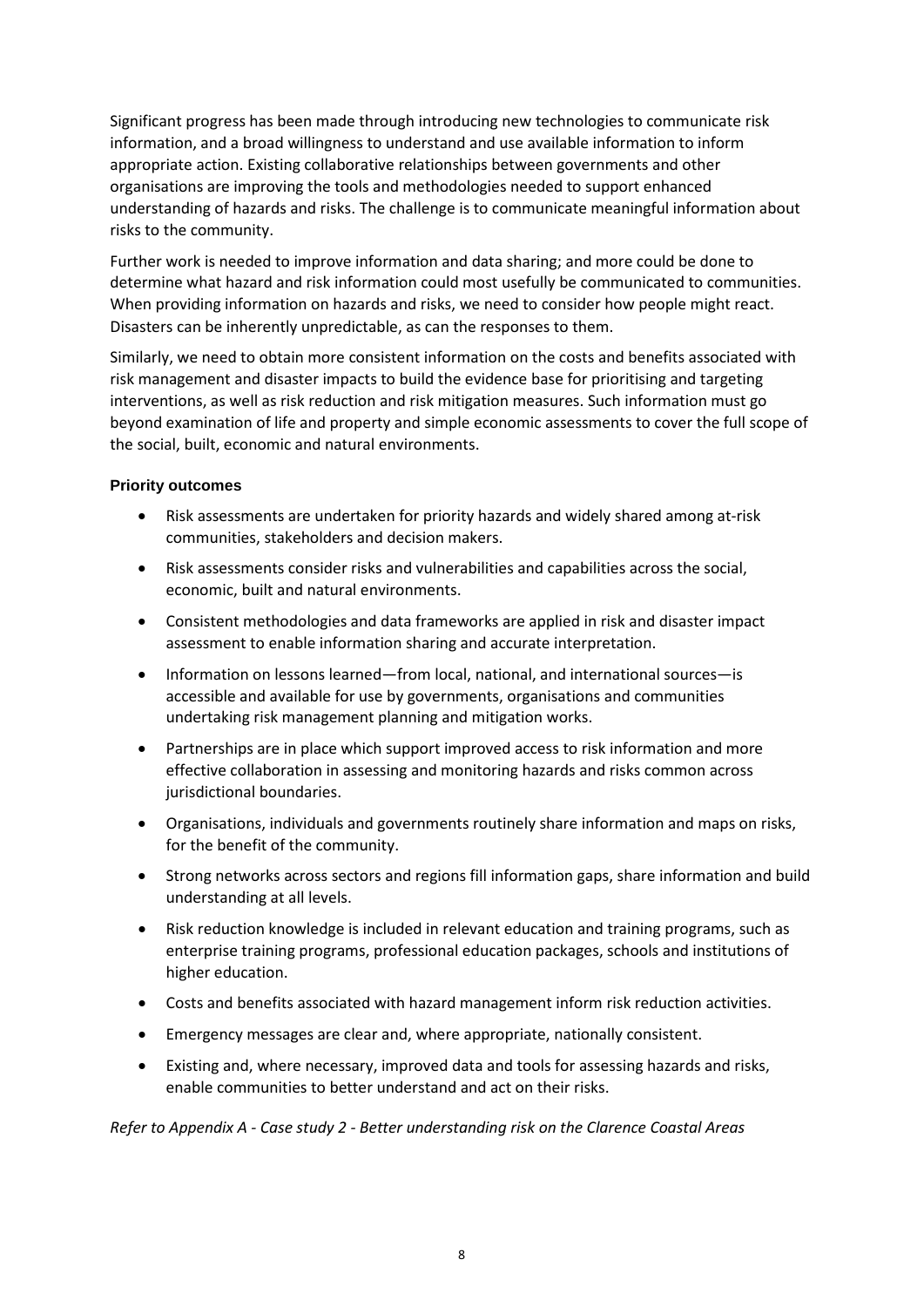### **3.3 Communicating with and educating people about risks**

Risks can be reduced but they cannot be eliminated. Risks should be openly discussed in order to anticipate and manage them.

For Australia to become more resilient to disasters, a clearer understanding of our risks and what to do about them is needed, particularly at the community level. Information on disaster risk should be communicated in a manner appropriate to its audiences, and should consider the different needs, interests and technologies used within communities. Knowledge, innovation and education can enhance a culture of resilience at all levels of the community and should contribute to a continual cycle of learning.

Knowledge is fundamental to enabling everyone in the community to determine their hazards and risks, and to inform preparation and mitigation measures. It is also crucial to communicate all relevant and available information during the response and recovery phases of a disaster. Sharing knowledge, including lessons learned from previous events, is also important in promoting innovation and best practice.

#### **Knowledge of risk**

'The starting point for reducing disaster risk and for promoting a culture of disaster resilience lies in the knowledge of the hazards and the physical, social, economic and environmental vulnerabilities to disasters that most societies face, and of the ways in which hazards and vulnerabilities are changing in the short and long term, followed by action taken on the basis of that knowledge.'

United Nations 2005, Hyogo Framework for Action 2005–15: Building the Resilience of Nations and Communities to Disasters.

### **Priority outcomes**

- Current information is available on websites and in other forms, about disaster risk and mitigation including relevant local knowledge tailored where appropriate to different target audiences.
- Strong networks across sectors and regions share information and build skills and understanding at all levels.
- Communities are supported through appropriately targeted training and awareness activities, including those that highlight the role of volunteers to enhance local capacity to mitigate and cope with disasters.
- Vulnerable individuals have equitable access to appropriate information, training and opportunities
- Compatibility of information sharing technologies is promoted.

*Refer to Appendix A – Case Study 3 - Communicating information about risks through emergency management zones*

### **3.4 Partnering with those who effect change**

Working together and drawing on the expertise and capacity of various partners produces far greater results than do individual efforts alone. Partnerships across and within governments, businesses, the not-for-profit sector and the community, will create a well-informed, integrated and coordinated approach to increasing disaster resilience. The result will be a more resilient nation.

Research institutions, for example, have an important role to play in providing advice to federal and state and territory policy makers; and governments need to engage with academic organisations to provide advice on the need for policy-driven research. Policy makers at all levels of government need to strengthen their partnerships to develop a coordinated response to the changing risk environment.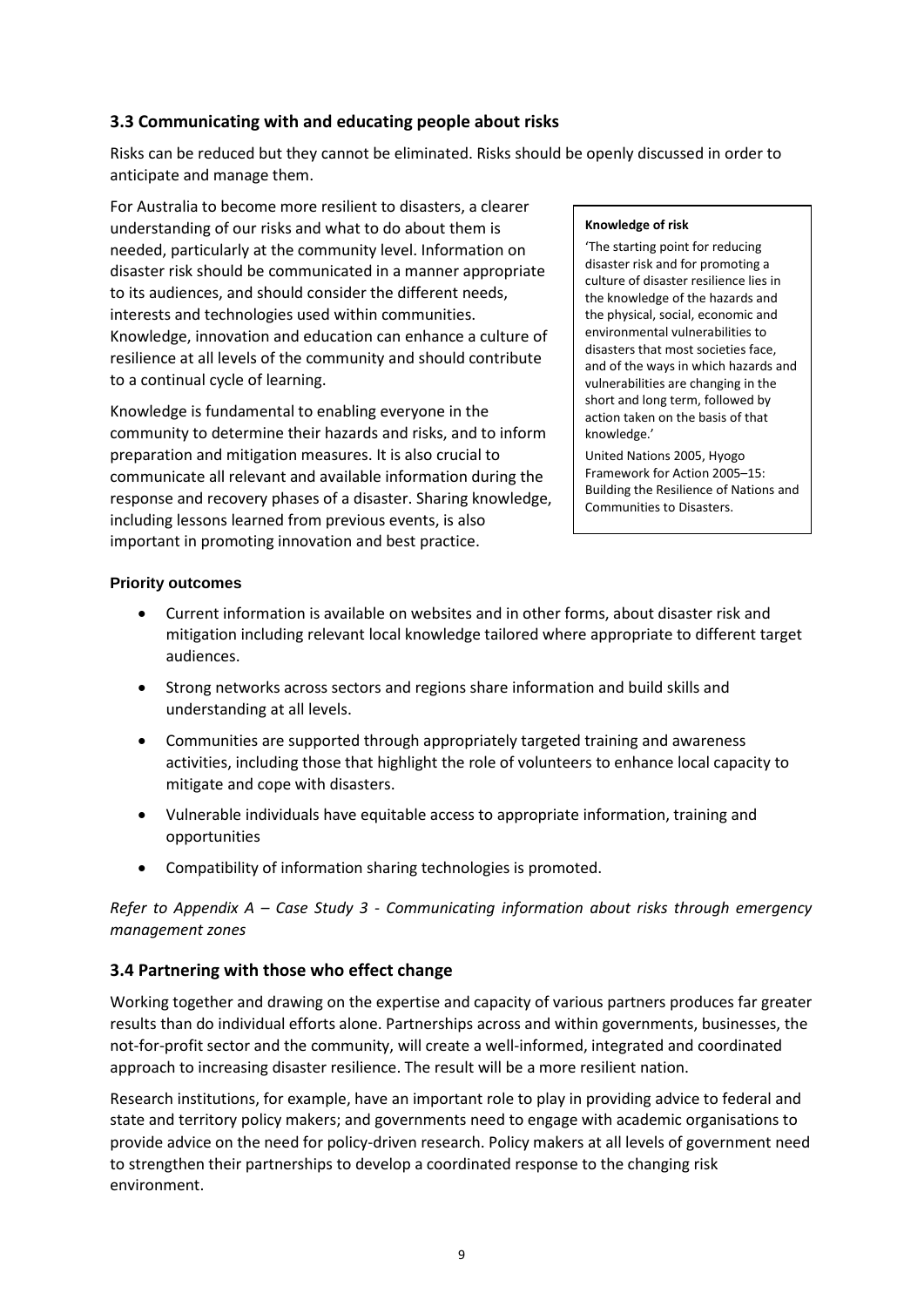Effective partnerships across all areas of society are critical to enhancing disaster resilience. Many not-for-profit organisations have experience and expertise in areas including community engagement and education, and various facets of service provision. Importantly, their existing networks and structures reach far into communities, and can effect real change.

Building better links with the private sector is a particular priority, not least because infrastructure is often owned or managed by private interests, which deliver services that enable communities to function. Businesses, whether large or small, can play an important role in preparing for and dealing with the consequences of a major emergency or event. This role is key in helping the community maintain continuity of services following a disaster.

#### **Priority outcomes**

- Strong links between policy, research and operational expertise and mechanisms, effectively transfer information and knowledge.
- Partnerships between government, businesses and the not-for-profit sector promote:
	- o development of innovative risk management approaches; and
	- o shared understanding of disaster resilience.
- A range of models are used to engage businesses in all phases of prevention, preparedness, response and recovery.
- Existing community structures and networks are used to promote and enhance disaster resilience.
- Emergency services have effective relationships with the media to support vital information reaching communities in an appropriate form.

*Refer to Appendix A – Case Study 4 - Forging partnerships through the Trusted Information Sharing Network*

#### **3.5 Empowering individuals and communities to exercise choice and take responsibility**

Fundamental to the concept of disaster resilience, is that individuals and communities should be more self-reliant and prepared to take responsibility for the risks they live with. For a resilient nation, all members of the community need to understand their role in minimising the impacts of disasters, and have the relevant knowledge, skills and abilities to take appropriate action. A resilient community will understand and have the ability to use local networks and resources to support actions required during an emergency and to support recovery efforts.

Increasingly, people are accessing information to make more informed judgements. Empowering individuals and communities to be more disaster resilient involves more than just providing them with information. It requires the availability and accessibility of transparent, accurate and trusted sources of information in various forms, and the provision of tools to help communities to understand and act on the material provided.

Providing information and warnings is important but educating people how to act on their knowledge is equally important.

#### **Partnerships**

Resilience

'Effective community resilience will rely on good working relationships within communities, between communities and those who support them on a professional or voluntary basis, and between agencies and organisations engaged in this work. It is, therefore, important that all parties are clear about their roles, and the linkages and interdependencies between them.' United Kingdom Cabinet Office, 2010, Draft Strategic National Framework for Community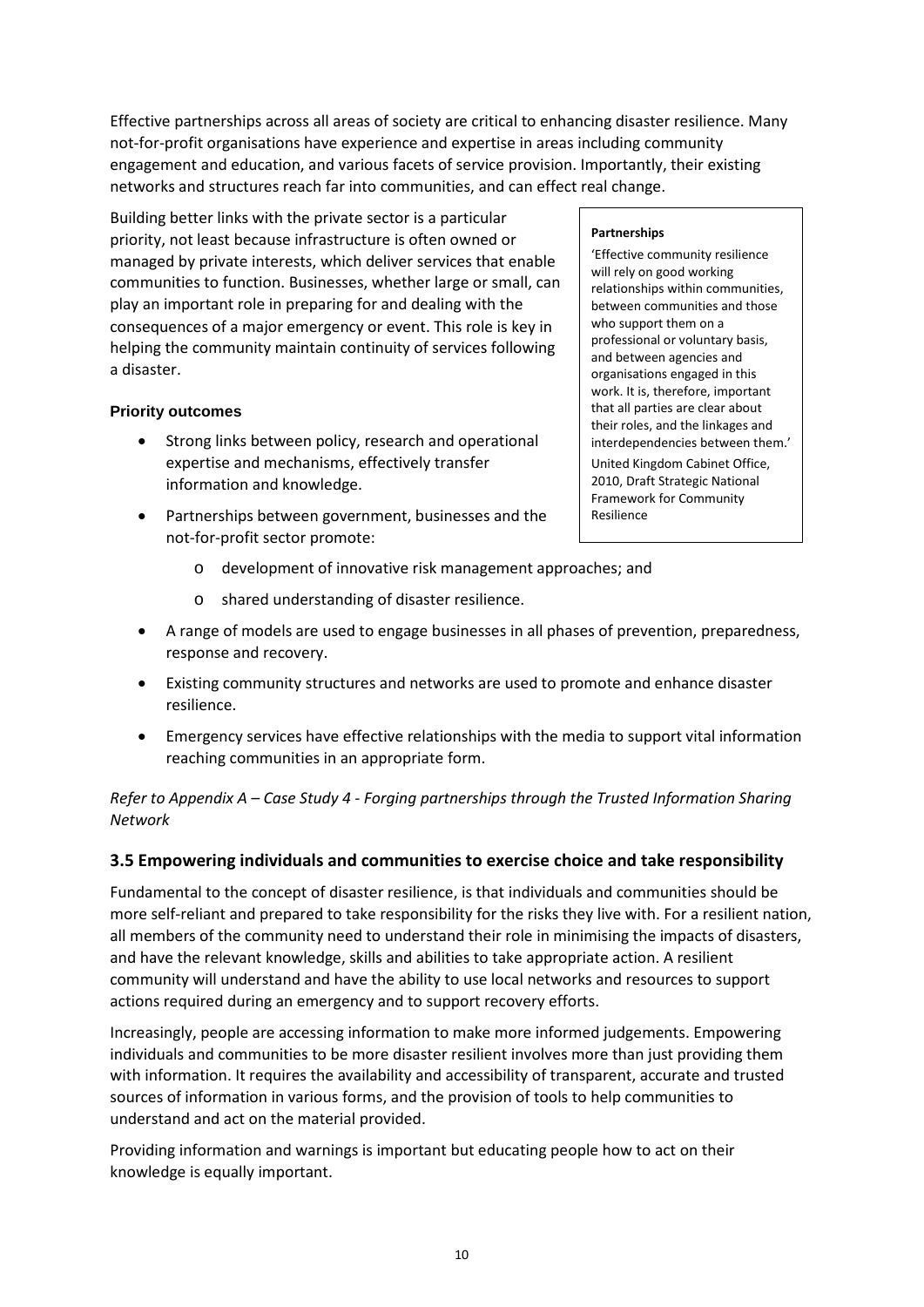Members of a disaster resilient community have the confidence to seek information from multiple trusted sources to be better informed about local hazards and risks, and are able to exercise choice on how to deal with them. It is important that governments, businesses and the not-for-profit sector are ready to provide people with information and advice, and with new products and services such as risk assessment tools or insurance products, delivered in a form appropriate for those people to understand and act on that information.

#### **Priority outcomes**

- Local communities are engaged and have knowledge and expertise of local risk, how a disaster resulting from that risk would affect the local community, and how potential treatments can be harnessed, to mitigate the risks.
- Accurate and authoritative risk information is provided, tailored to the needs of the audience, and the tools to interpret and act on that information, are available.
- Communities are aware of vulnerable elements of the community and consider their needs in the development of programs and plans.
- The community develops a strong understanding of the financial implications of disasters, options such as insurance are available to reduce the financial burden, and there are more choices and incentives to mitigate financial risks to households and businesses.
- Individuals and businesses have a strong understanding of the availability and coverage of insurance, including the risks that are included and excluded from their existing insurance policies.
- Information is available to enable individuals to make objective assessments about the defensibility of properties and communities from potential hazards, and communicated appropriately.
- Programs and activities in schools and the broader community actively encourage volunteering.
- Significant providers of goods and/or services to the community undertake business continuity planning.

*Refer to Appendix A – Case Study 5 - Community partnership projects with culturally and linguistically diverse communities*

#### **3.6 Reducing risks in the built environment**

Having knowledge and understanding of hazards and risks is of little use unless the information can be translated into relevant controls and mechanisms for dealing with them. Planning approaches that anticipate likely risk factors and the vulnerability of the population can reduce future possible impact of disasters. Responsible land use planning can prevent or reduce the likelihood of hazards impacting communities. Building standards can mitigate the likelihood of loss of life, as well as damage to and/or destruction of property and infrastructure.

The strategic planning system is particularly important in contributing to the creation of safer and sustainable communities. Locating new or expanding existing

#### **Interdependencies and vulnerability**

'We rely on complex and interdependent infrastructure to go about our daily lives. Food supply chains reach across the globe and movement of people and animals create opportunities for diseases to spread quickly. Transport networks enable us to move around with relative ease and independence. Our ability to live day to day relies on these systems operating efficiently. The consequences of emergencies are demonstrated by the impacts on the infrastructure we rely on.' United Kingdom Cabinet Office, 2010, Draft Strategic National Framework for Community Resilience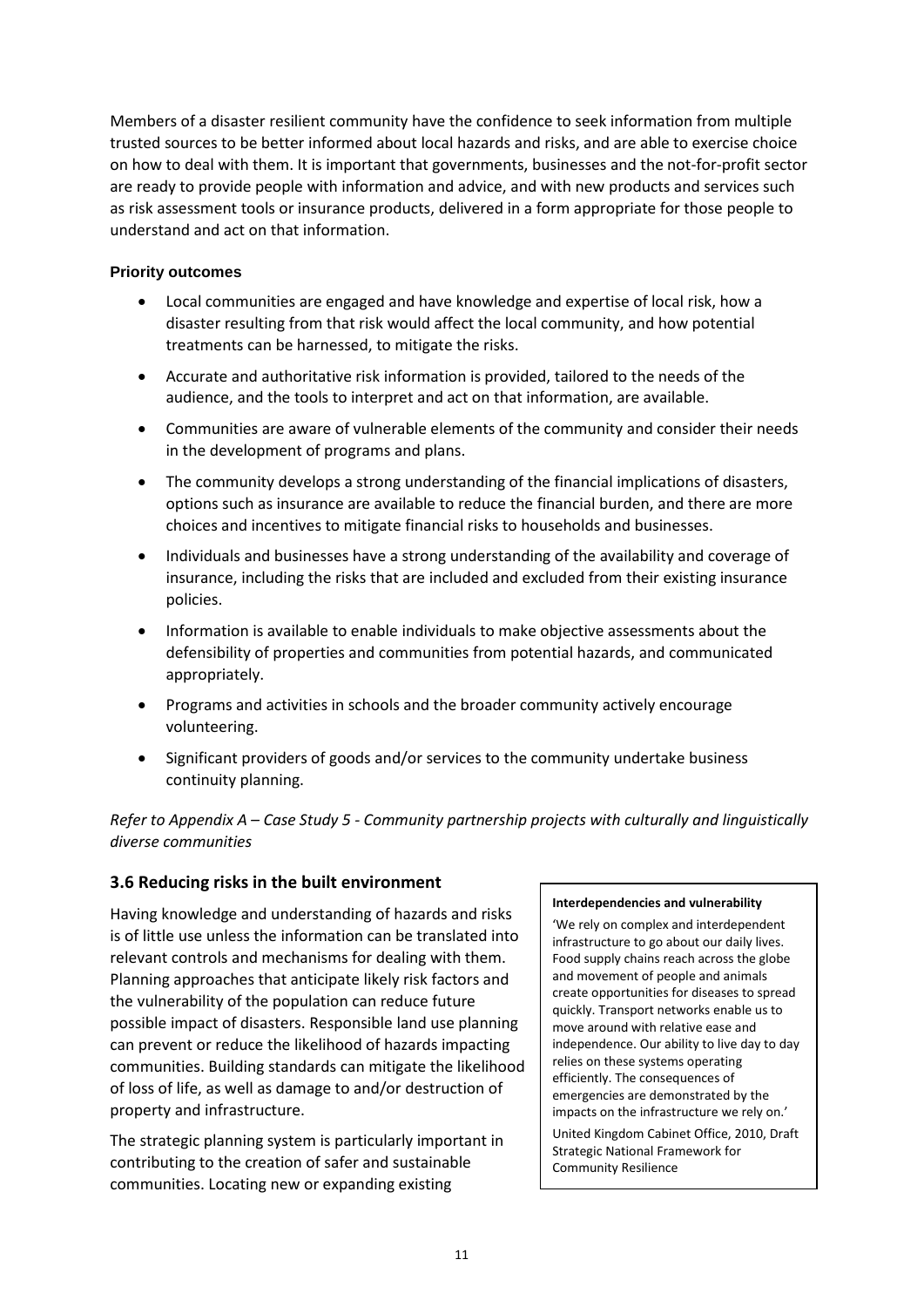settlements and infrastructure in areas exposed to unreasonable risk is irresponsible. Land use planning policies can be used to reduce the number of people and assets in areas where risk profiles have increased over time or settled when these risks were not fully understood. For example, the predicted impact of climate change on sea level and the frequency and intensity of extreme weather events must be considered in an integrated approach to natural hazards in land use planning schemes, building code standards, and state and territory based regulations.

Acceptability of risk, in the context of land use planning and development design, requires consideration of loss of life, as well as social, economic and infrastructure loss. Comprehensive consideration of hazards and risks in the planning system needs sound understanding of the hazards and risks, as well as agreement on risk management principles and on the approach to strategic planning and development controls that will adequately mitigate identified risks. Where there are competing policy objectives, such as biodiversity conservation and fuel reduction, an agreed methodology or guidance is critical.

Following a disaster, recovery efforts may require significant infrastructure reconstruction. Building public and private infrastructure to a more resilient standard, if appropriate, taking into account cost-benefit and other considerations, will reduce the need for significant expenditure on recovery in the future. Appropriate land use planning is also likely to reduce the risk of repeated damage to such infrastructure.

#### **Priority outcomes**

- All levels of decision making in land use planning and building control systems take into account information on risks to the social, built, economic and natural environments.
- Information on the likelihood of damage from hazards is actively shared, and tools are available to support understanding of potential consequences and costs.
- Building standards and their implementation are regularly reviewed to ensure they are appropriate for the risk environment.
- Development decisions take account of both private and public risks.
- Natural hazard management principles are included in tertiary and vocational training and education curricula for relevant professional and building industry sectors.
- Settlements, businesses and infrastructure are, as far as is practicable, not exposed to unreasonable risks from hazards or have implemented suitable arrangements, which may include hardening infrastructure or taking up adequate insurance, to protect life and property from known hazards.
- Following a disaster, the appropriateness of rebuilding in the same location, or rebuilding to a more resilient standard to reduce future risks, is adequately considered by authorities and individuals.

#### *Refer to Appendix A - Case Study 6 - CSIRO research – Urban flooding*

#### **3.7 Supporting capabilities for disaster resilience**

Disasters can stretch the capacity of our emergency services agencies and overwhelm communities. Development of remote community and industrial centres, extent of isolation, and reliance on emergency service volunteers, all present challenges. We should, therefore, pursue greater flexibility and adaptability within our emergency services agencies and communities to increase our capacity to deal with disasters.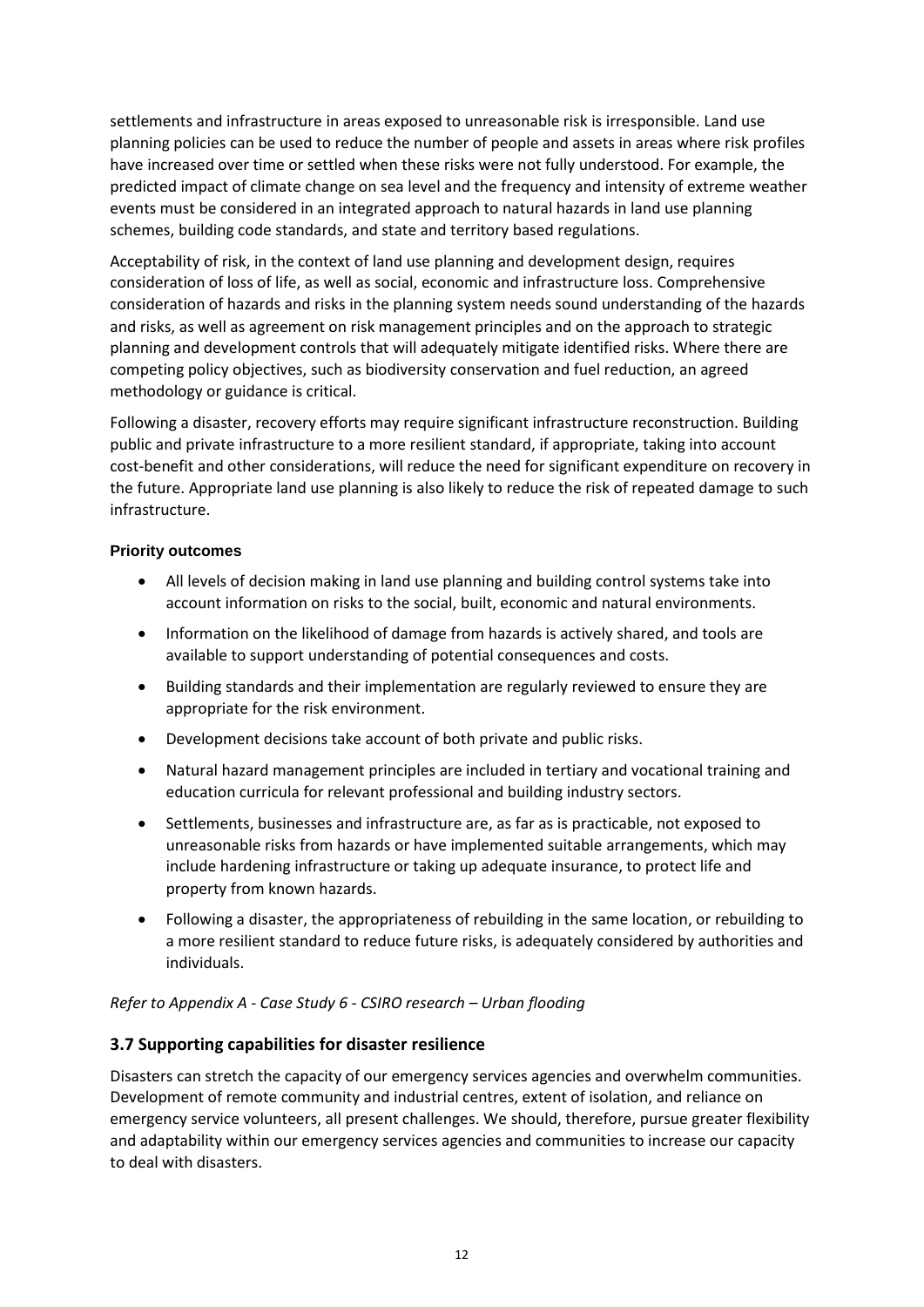Greater disaster resilience can be achieved through learning, innovating, and developing skills and resources at the individual, community and operational level that can be applied to responding to and recovering from a wide range of disasters. A disaster resilient nation harnesses knowledge and coordinates research efforts of institutions, industry and government. Aligning research outcomes with policy needs will be an important way of achieving this and will shape our future capabilities.

The time spent recovering from disaster is often one of strong reflection for individuals, families and communities; it can be a time when new choices are made and learning occurs. Recovery programs should consider the long-term sustainable recovery of individuals and communities and provide support to review their decisions and lifestyles to reduce their future exposure to disaster.

Ongoing support for the recruitment, retention, training, equipping and maintenance of paid and unpaid personnel in all aspects of the emergency services will strengthen our capability to respond to and recover from disasters.

Resilient communities have sound and practiced emergency response arrangements. While work is being progressed in relation to warning systems and new technologies for communicating timely messages when disaster strikes, more needs to be done to ensure communities receive and interpret information and take appropriate action.

Holistic preparedness activities are critical to mitigating the impact of disasters. They should be developed in the context of social, built, economic and natural environments to consider the diversity, needs, strengths and vulnerabilities within communities. This will lead to better outcomes, and foster recognition that response and recovery activities should be developed in a coordinated and integrated way. Debriefing and identifying lessons learned while complementing this approach, is simply not enough. Adapting our systems and approaches requires constant evaluation of capabilities, and the implementation and sharing of findings across the community.

To build a resilient nation, a renewed focus on recovery arrangements is needed. All organisations need to better understand their roles, and must be prepared to ensure delivery of recovery services. The large investment in response capabilities over the years has not been matched by the investment in planning for recovery. Lessons learned have tended to focus on how the response to an event may have been better managed; a resilient community must also evaluate recovery efforts and capabilities.

#### **Priority outcomes**

- Prevention, preparedness, response and recovery activities are delivered through partnerships between all agencies, organisations and communities. These activities are public and occur before, during and after a disaster.
- Emergency management arrangements are sound, well understood and rehearsed and involve diverse stakeholders, including members of the community.
- Decision makers adopt policies and practices that support and recognise emergency services and the importance of volunteering in our communities.
- Local planning for the response to and recovery from disasters will take account of community vulnerabilities and incorporate disaster risk reduction measures.
- Recovery strategies are developed in partnership with communities and account for long-term local needs and provide support and tools to manage their exposure to future disasters.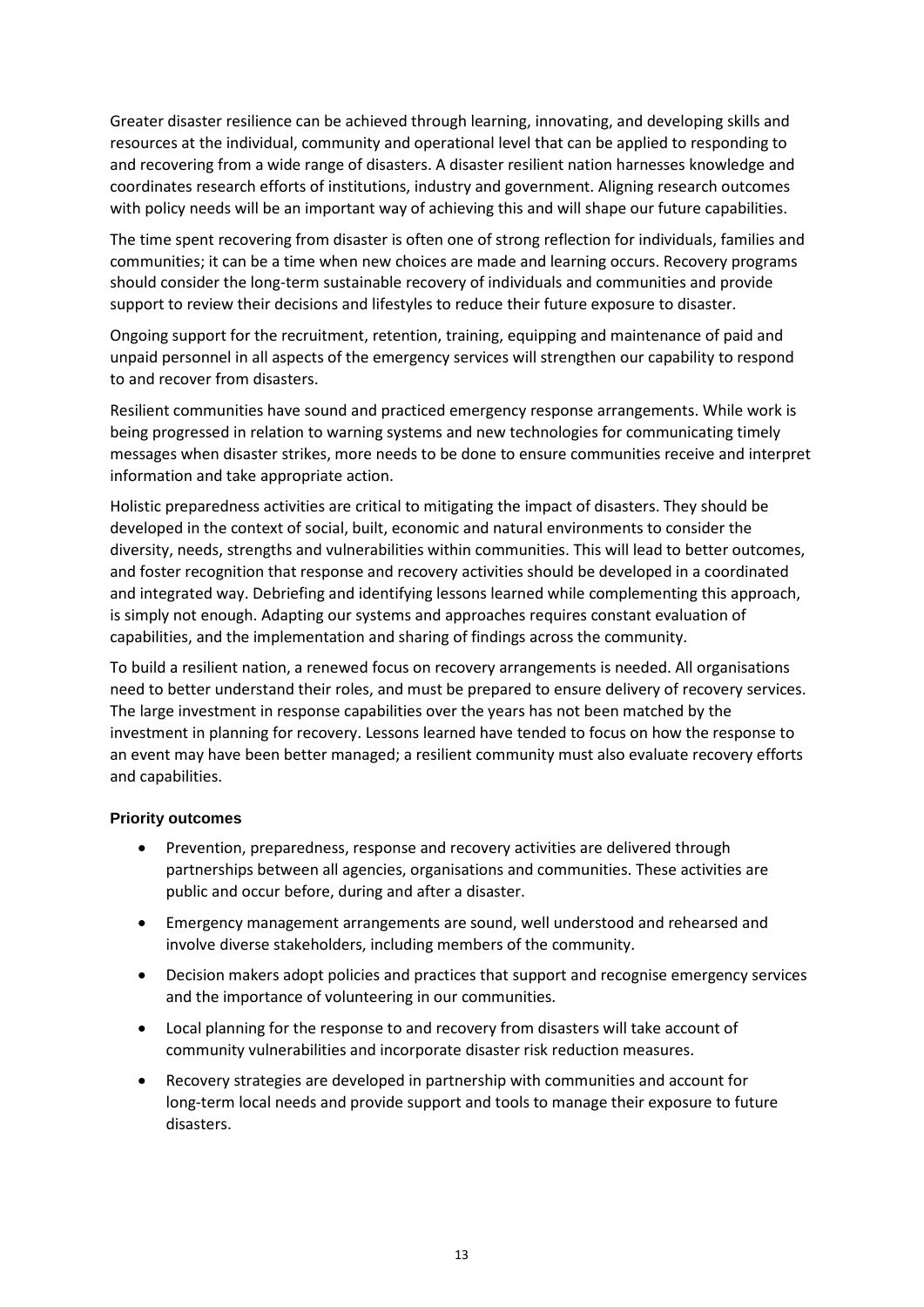- Recovery strategies recognise the assistance the community is likely to provide in the immediate recovery phase, and allow for the identification, facilitation and coordination of the community resources
- Local resilience-based planning arrangements encourage and foster self-reliance tailored to community conditions.
- Post-disaster assessments involving all stakeholders are routinely undertaken to consider the effectiveness of prevention and preparedness activities and response and recovery operations. Findings from significant events are broadly shared and incorporated into improved disaster resilience planning.

*Refer to Appendix A – Case Study 7 - The NSW Government's approach to building capabilities*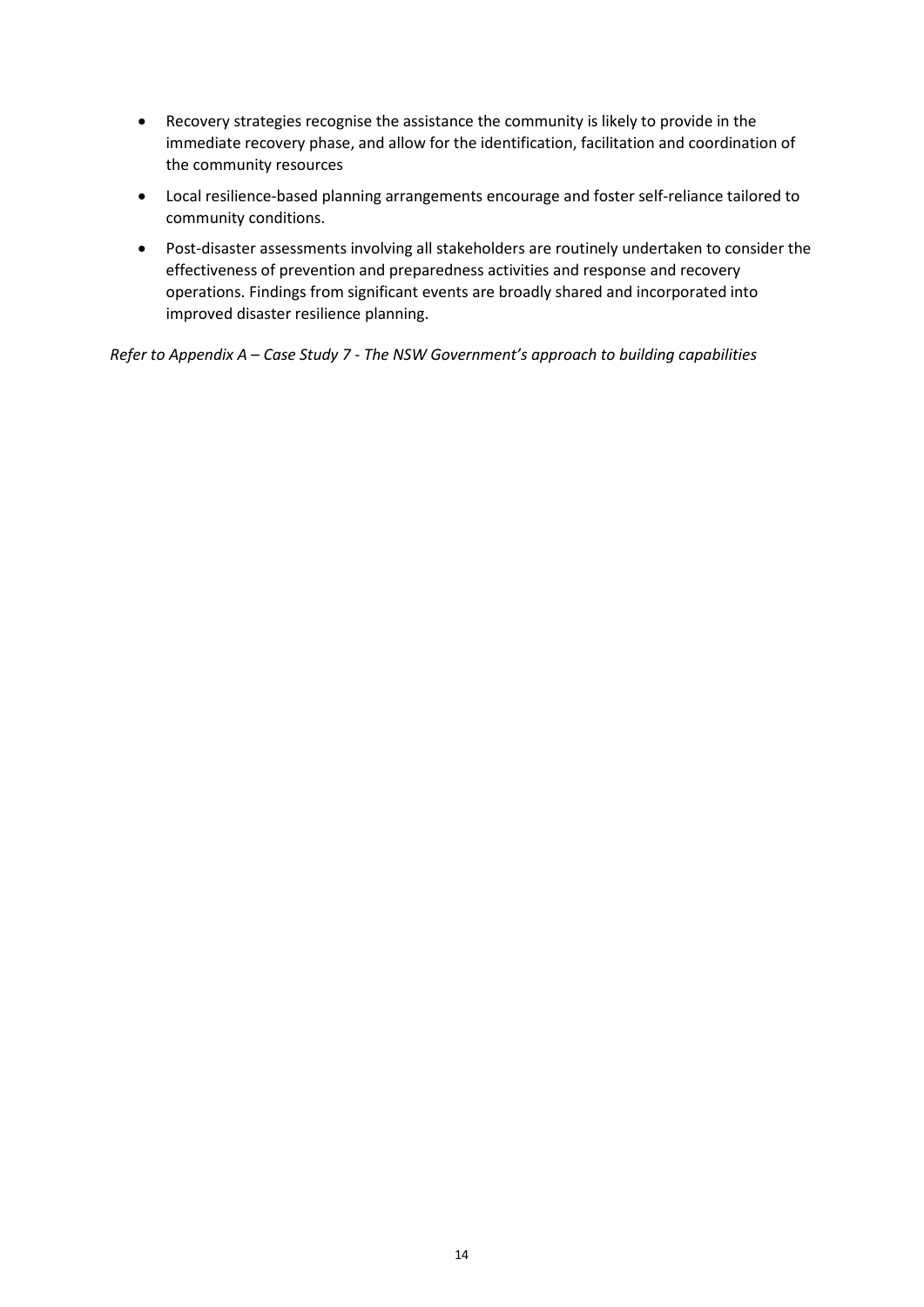## **4 What now?**

It is clear that hazards are an enduring feature of the Australian environment, and we have some big challenges ahead. We also know that disaster risks are likely to increase and magnify as our climate changes, our population grows and ages, and our society and economy become increasingly dependent on technology. We have a strong foundation of relationships, systems, information and plans upon which to build; and across the community, we have capability, goodwill, and commitment from governments to improve our resilience to disasters.

If individuals and communities understand the impacts of their behaviours on themselves as well as their families, their communities and the environment, this can help to improve their capacity to make informed decisions based on assessed risks. Building disaster resilience requires sustained behavioural change across the entire community. Successfully achieving behavioural change is beyond the capacity of a single organisation, and will require coordinated, whole-of-nation action.

The resilience approach acknowledges our shared, although not equal, responsibility for dealing with disasters, and takes advantage of existing networks across and within governments, businesses, the notfor-profit sector and communities. Achieving disaster resilience is dependent on focusing not only on existing arrangements and services, but also on how to encourage individuals and communities to be actively involved. Governments are committed to working in partnership and to exploring new opportunities for building and enhancing our networks. If the Strategy is to succeed, we all need to understand what we can do to help build disaster resilience in our homes, businesses and communities.

The Strategy does not operate in isolation; rather, it is complemented by other initiatives such as the National Disaster Resilience Framework, the Australian Government's Critical Infrastructure Resilience Strategy, the National Climate Change Adaptation Action Plan, and the National Partnership Agreement on Natural Disaster Resilience. The Strategy will provide high-level, strategic direction and guidance for developing new or ongoing disaster resilience work.

We intend the priority outcomes outlined in the Strategy to form the basis for empowering all parties to understand and take responsibility for their own risks, to make informed decisions and to take appropriate action. Governments will support community empowerment through initiatives that generate and share information on hazards and risks, and will work locally with communities to reduce risk and build resilience. Government alone cannot empower communities; local leaders need to work with their communities and take action to better understand the risks their communities face so choices and decisions are appropriately informed.

The whole-of-nation Strategy recognises the important roles we all play in achieving a more resilient Australia. The priority outcomes in the Strategy call on all individuals, organisations and governments to actively play their part. Involvement means realising the potential of all parties to build their resilience to disasters, and supporting and influencing these outcomes. You and your organisations need to consider how to support participation within your community. Governments, through adopting and supporting the Strategy, will review existing policies and instruments (not limited to the traditional emergency management sector), with a view to incorporating disaster resilience outcomes through all government operations.

Actions needed to implement the Strategy will have a cost. The cost to individuals or to businesses might be in the form of time, energy or other resources. However, in the medium to long-term, the benefits of improved disaster resilience will exceed the costs. If we gather our collective resources in a coordinated and collaborative way, we can achieve the disaster resilient nation to which we aspire. The disaster resilience approach seeks to ensure we are able to adapt to new and emerging hazards, reduce our exposure to risks, and recover from disasters effectively, with an ability to move forward.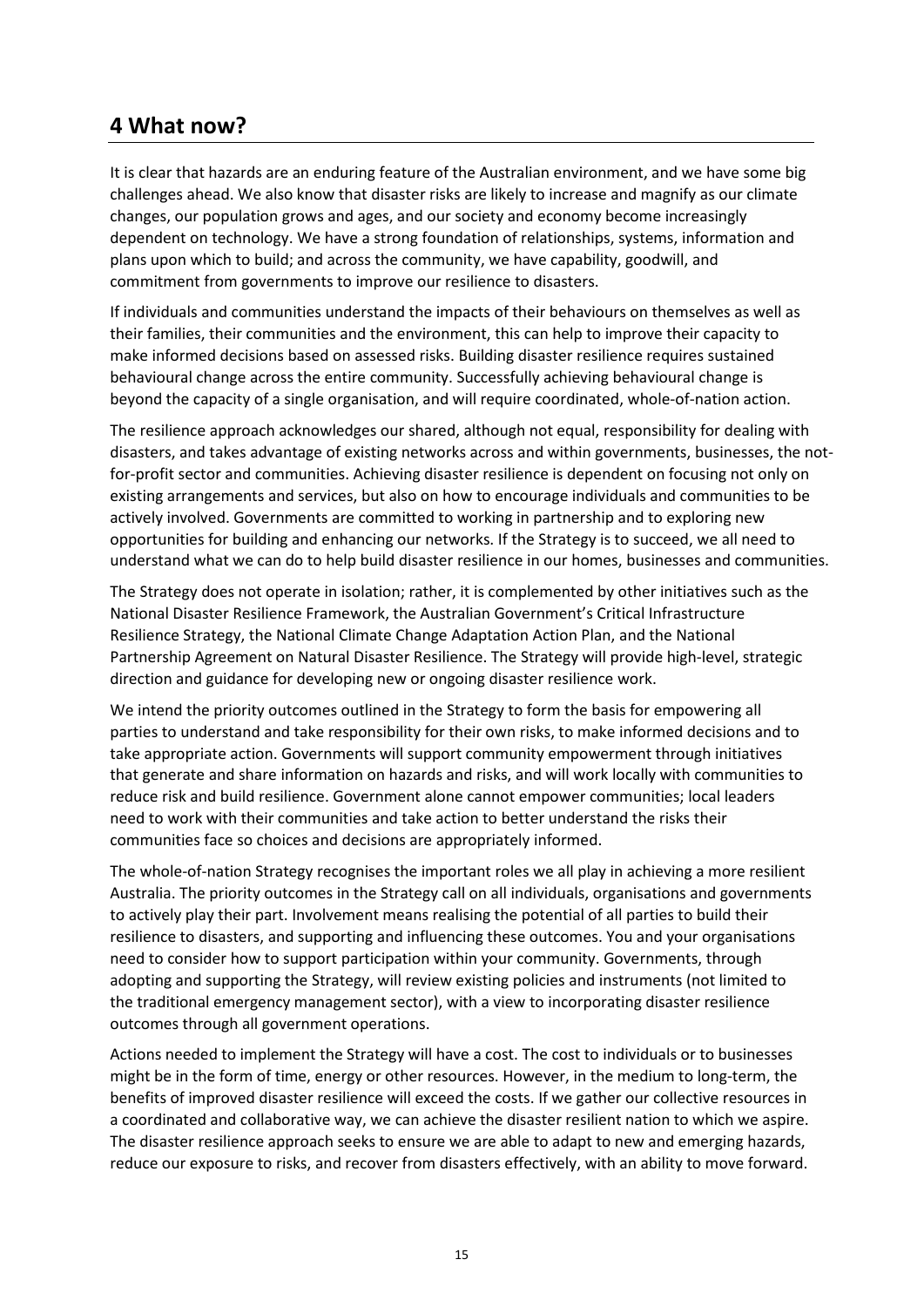# **Appendix A Case studies**

### **Case study 1 - Flood response measures in the Rural City of Wangaratta**

Responsibility for disaster resilience leadership falls to each of us according to our sphere of influence. For many in the emergency management environment, an important aspect of leadership is planning ahead to produce coordinated and effective efforts during disaster events.

Such leadership was demonstrated early in September 2010 when heavy rains saturated catchments within the Rural City of Wangaratta, resulting in widespread flooding. These floods inundated 16 homes, isolated another 35, and damaged numerous roads and bridges.

Established systems and careful planning saw predictions of adverse weather result in authorities being placed on standby and flood preparations being put in place. Response was swift and effective; more than 150 residents were contacted multiple times to provide information and to check on their wellbeing.

No loss of life and minimal loss of stock and property is confirmation of the effective leadership shown during this disaster event. The high level of community understanding and participation, in concert with the instantaneous shift to recovery, showed what can happen when local communities are dedicated to building a more disaster resilient Australia. The review conducted after the floods was also testament to the community leaders' commitment to continuous improvement.

Such examples of coordinated and effective efforts, like those shown in response to the Wangaratta floods, are evident all around Australia. The challenge is to recognise these efforts, learn from them, and use them as a foundation to building a more disaster resilient nation.

### **Case study 2 - Better understanding risk on the Clarence Coastal Areas**

For Australia to become more resilient to disasters we need a clearer understanding of our risks, and what to do about them. The diverse regions, landscapes and climatic variations of this nation mean a disaster resilient community needs a local understanding of risk.

A risk facing residents of the City of Clarence (east of Hobart) is the erosion and flooding that can result from sea level rise. In early 2007, a survey of risk awareness in this community showed high levels of concern about climate change, but a limited sense of its potential impacts.

In response, the Tasmanian State Emergency Service, the Australian Government Department of Climate Change, and the City of Clarence worked in partnership to complete a study on climate change risks on coastal areas. The report, completed in 2009, provided a preliminary assessment of the risks for 18 coastal locations around Clarence, both today and for 2050 and 2100.

While the level of detail in the study is not sufficient to provide parcel-by-parcel risk assessments, it does provide a foundation upon which to track changes over time. This will enable revised scenarios and may better quantify some expected, but less well-defined, future changes (such as storm intensity and frequency).

Key outcomes of this report include recommended changes to planning and development controls, short-term works on evident hazards, and development of long-term responses based on evidence of actual sea level changes. Residents will also be empowered, through consultation and information sharing, to make choices based on a better understanding of the impact of climate change on their community.

The City of Clarence Coastal Areas initiative, and others like it, will be vital to better understanding the risks we face and building a more disaster resilient nation.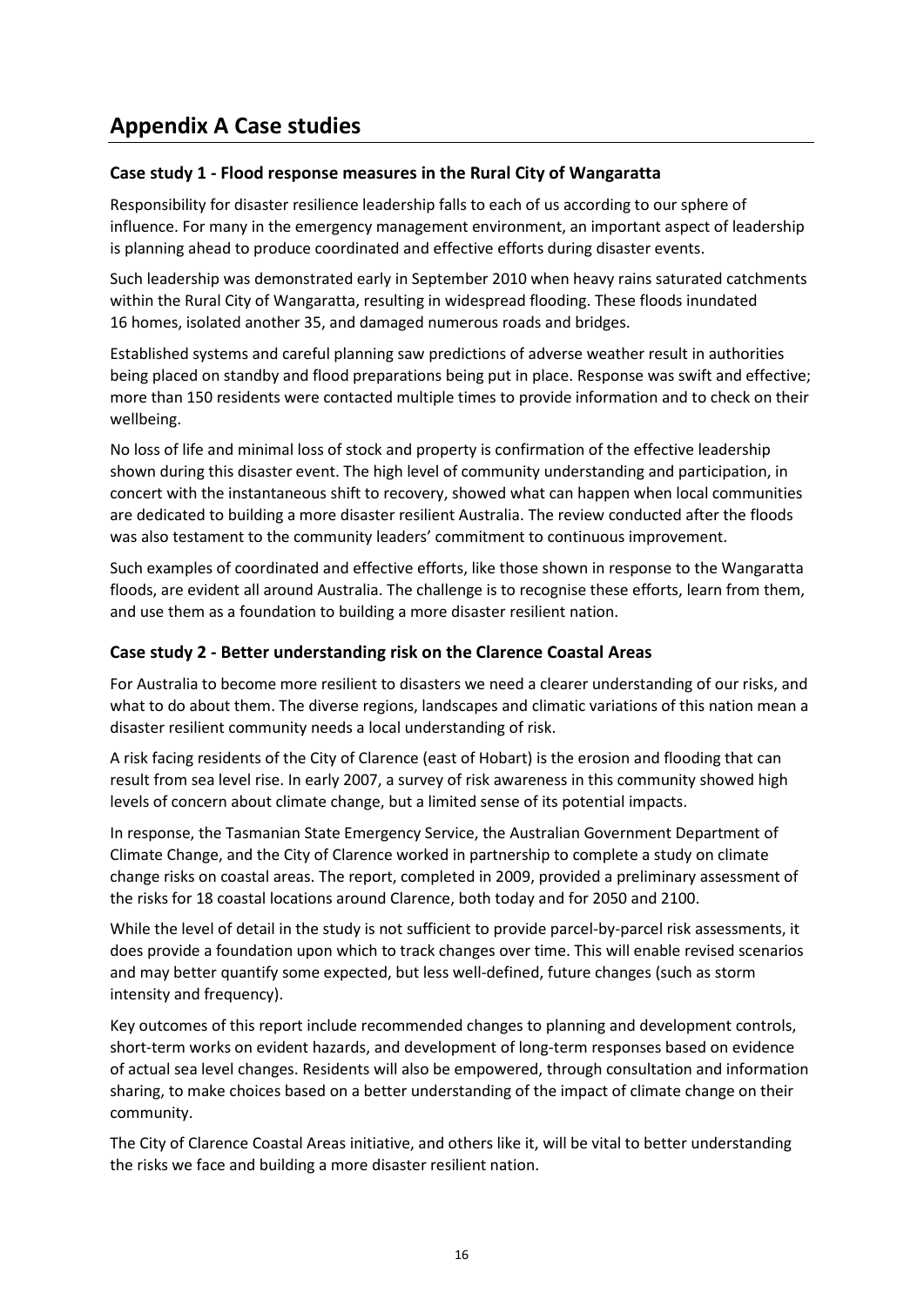### **Case study 3 - Communicating information about risks through emergency management zones**

In support of the need for planning to build local capacity and capability, South Australia has established eleven metropolitan and regional Zone Emergency Management Committees responsible for strategic emergency management planning within their Zone. Each of these Committees is chaired by Local Government and includes additional Local Government representation as well as representatives from the South Australian Police, State Emergency Service and a dedicated Zone Recovery Planner.

As identifying and understanding the nature of hazards and risks within their Zone is a vital component of emergency management planning, each of these Zones is currently undertaking an allhazards risk study involving a comprehensive assessment of risks. This process is being achieved according to a standardised Zone emergency management planning framework that supports the International Standard for Risk Management and National Emergency Risk Assessment Guidelines.

As part of these all-hazards risk studies, a number of risk assessment workshops are being conducted by each Zone involving stakeholders such as State Government Agencies, key subject matter experts and community organisations. This collaborative approach by the Zones ensures that accurate and relevant information is collated for the purpose of the risk assessment. It also fosters the partnerships that are ultimately essential to increasing community resilience at a local level.

The use of a common Zone emergency management planning framework and suite of assessment tools will enable the comparison of risks between Zones. The framework also links with the State emergency risk assessment processes and registers as well as those of Local Government. This consistent measurement of risks will aid in information and data sharing. In turn this will result in communities that are informed of local risks within each Zone and ultimately more resilient communities.

#### **Case study 4 - Forging partnerships through the Trusted Information Sharing Network**

As climate change makes disasters more intense, inter-related and regular, the task of building a more disaster resilient nation cannot be left to governments alone. We need more strategic partnerships between government, academia, business and communities to make us more resilient.

One such business–government partnership is the Trusted Information Sharing Network (TISN) for Critical Infrastructure Resilience. The TISN provides an environment where business and government can share vital information on security issues relevant to the protection of our critical infrastructure and the continuity of essential services in the face of all hazards.

Since 2003, the TISN has served as an important forum through which owners and operators of critical infrastructure partner with governments. The aim of this partnership is to build confidence and reliability in the continued operation of the critical infrastructure that supports Australia's national security, economic prosperity, and social and community wellbeing in the face of all hazards.

Through the TISN, government and business representatives work together to raise awareness of risks to critical infrastructure, share information on threats and vulnerabilities, develop strategies and techniques to assess and mitigate risk, and build resilience capacity within organisations. An important product of the TISN partnership is the way it fosters cooperation between public and private stakeholders on mutual concerns, and acts as an important avenue through which businesses can inform governments about impediments they see to achieving critical infrastructure resilience.

TISN is an example of contemporary efforts to enhance disaster resilience and highlights the importance of developing more such partnerships.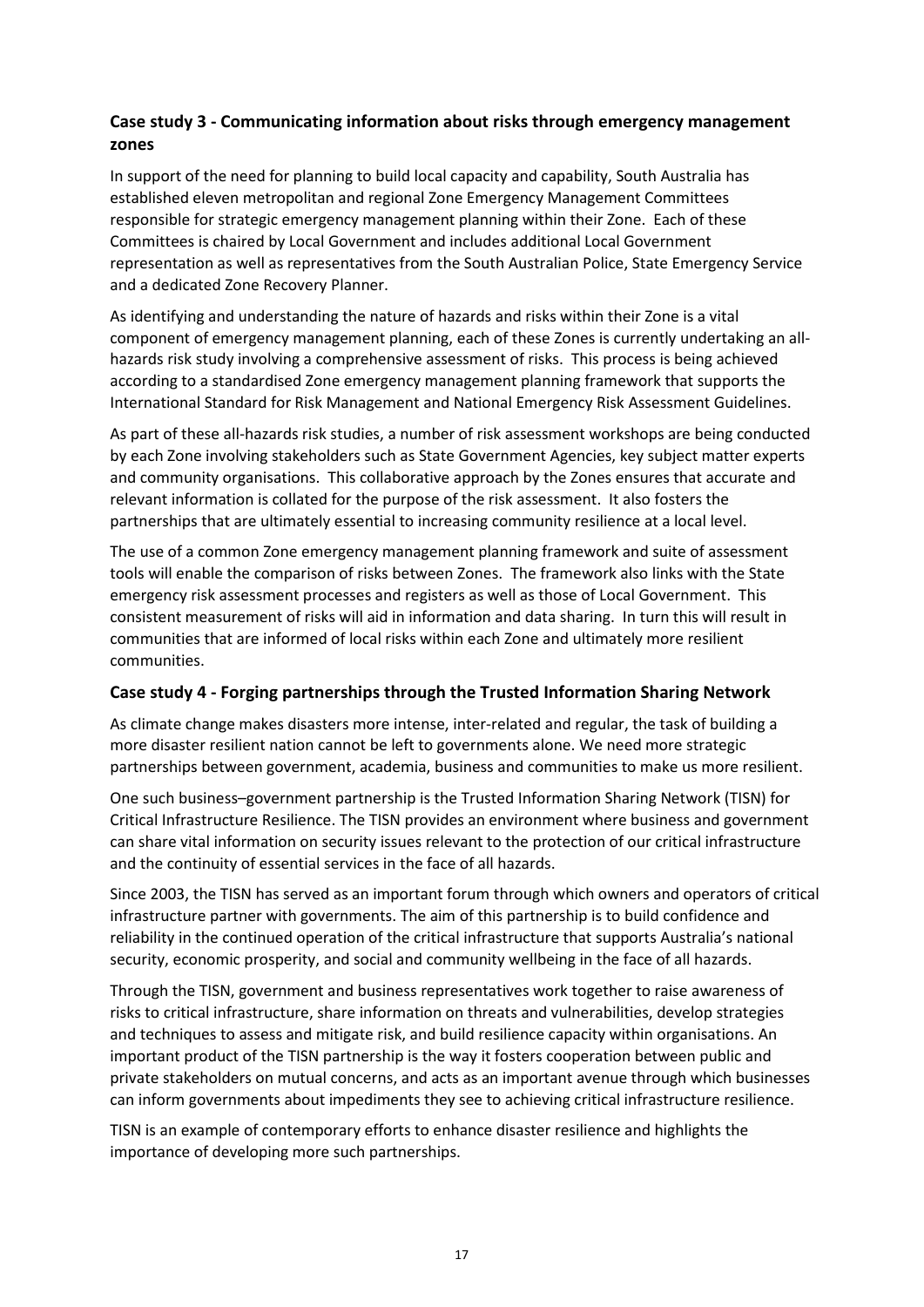### **Case study 5 - Community partnership projects with culturally and linguistically diverse communities**

Different communities experience disasters differently. Often the poorest and most vulnerable are hit the hardest by disaster events because they lack the community infrastructure or personal resources to protect themselves.

Aware that a disaster resilient nation includes all Australians, the Attorney-General's Department initiated eight Jurisdictional Community Partnership projects between 2006 and 2010. These projects were part of a program that used national activities to more effectively engage with culturally and linguistically diverse (CALD) communities to enhance their resilience to disasters.

These projects generate insights into the cultural and linguistic variables that may lead to community vulnerability in a disaster and provide opportunities to draw on the wealth of relevant experience and skills within CALD communities. The locally-based projects involved community consultation and educational activities developed through partnerships between emergency management organisations and CALD communities.

The new relationships and linkages that emerged from these projects continue to build community awareness and disaster resilience through knowledge sharing, mutual understanding, and increased interaction, as well as encouraging greater volunteering and participation.

It is through building on partnership initiatives, like the CALD communities project, that individuals and diverse communities can be empowered to take responsibility and make choices that will contribute a more disaster resilient nation for all.

### **Case study 6 - CSIRO research – Urban flooding**

A key tenet within the resilience concept is the capacity of communities to 'bounce back better' after disaster events. This requires planning and preparation to not only reduce risks in the built environment, but also ensure recovery efforts are directed towards enhanced disaster resilience. The basis for these efforts must be rigorous and reliable research, as is provided by bodies such as the Commonwealth Scientific and Industrial Research Organisation (CSIRO).

The CSIRO has begun exploring adaptation to flooding in urban environments, with particular focus on building resilience in the face of climate change and population growth. This work has emerged out of an awareness that flooding in Australia's major urban centres not only risks damage to infrastructure, but can also disrupt economic activity and be associated with health risks (such as those linked with mosquito-borne diseases and sanitation).

If Australian cities are to adapt to the threat of urban flooding, better information is needed on sealevel rise, storm surge frequency and wave energy, riverine flooding and coastal inundation, and rainfall intensity. CSIRO has produced regional-scale climate projections for many parts of Australia, and conducted research into detailed projections for extreme events, mapping of flood risk and coastal inundation. This knowledge can help inform better planning and design for building more climate-adaptive urban environments, reduce community vulnerability, and build local adaptive capacity and resilience.

Such research can highlight the need to act at the household level, and can support individual choices to use engineering solutions to protect their properties from flooding events. Further, it can enhance understanding of the distribution of costs and benefits of action and inform strategic and efficient government action.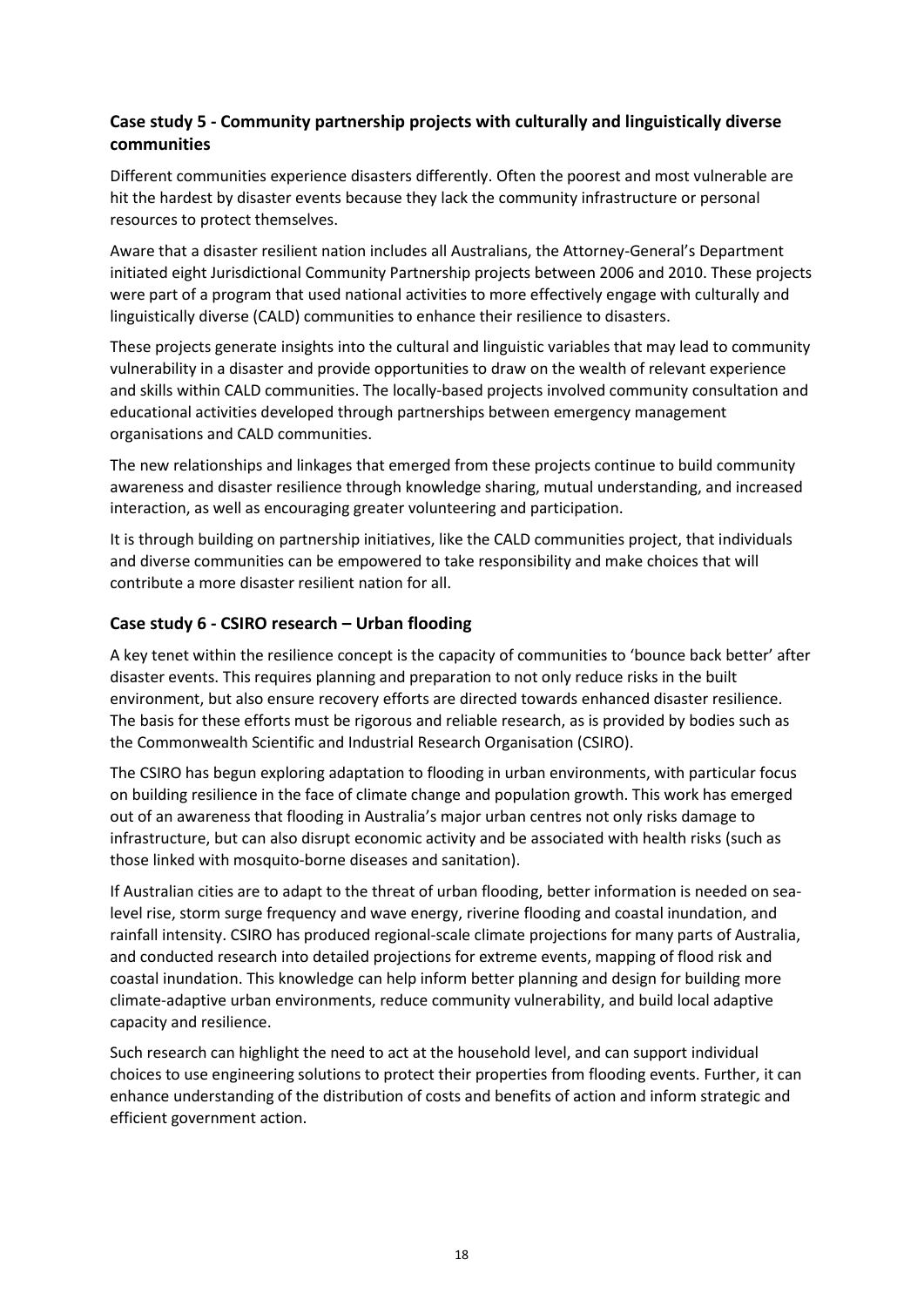Building disaster resilience will require a range of actions and capabilities, from the household, the community, and decision-makers. Research like that being conducted by the CSIRO into urban flooding is vital to making the right decisions to foster disaster resilience.

### **Case study 7 - The NSW Government's approach to building capabilities**

Disaster events stretch our capacities and can overwhelm the resources of communities. However, disaster events also provide unique opportunities to build capacity and resilience within communities, agencies and organisations.

Historically, the New South Wales Government has sought to respond to the link between stretched and strengthened capacities by providing local governments that are overwhelmed or have limited experience in recovery with access to state government recovery experts in a consultative capacity.

This consultative approach empowers locals to make their own decisions with support from experienced people who can provide advice on how to conduct and run a recovery. At the same time they can provide guidance and familiarisation on local, district and state plans, as well as legislation and broader emergency management arrangements.

The Far West Floods of 2009 and 2010 provided a good example of this approach at work. During the December 2009 floods, the New South Wales Government provided one local shire with an experienced recovery liaison person to help establish arrangements and provide guidance for strategic decision-making.

The success of this approach was borne out in March 2010 when the same area was again flooded. The experience and knowledge gained were reflected in the proactive and strategic measures the local shire used in the integration of local resources, individuals and agencies within the community to assist with the recovery effort. This example of a community growing through recovery from adversity clearly demonstrates the essence of disaster resilience.

If Australia is to become more disaster resilient, responses such as that demonstrated by the New South Wales Government, are essential for state and federal governments helping to build sustainable and effective resilience practices.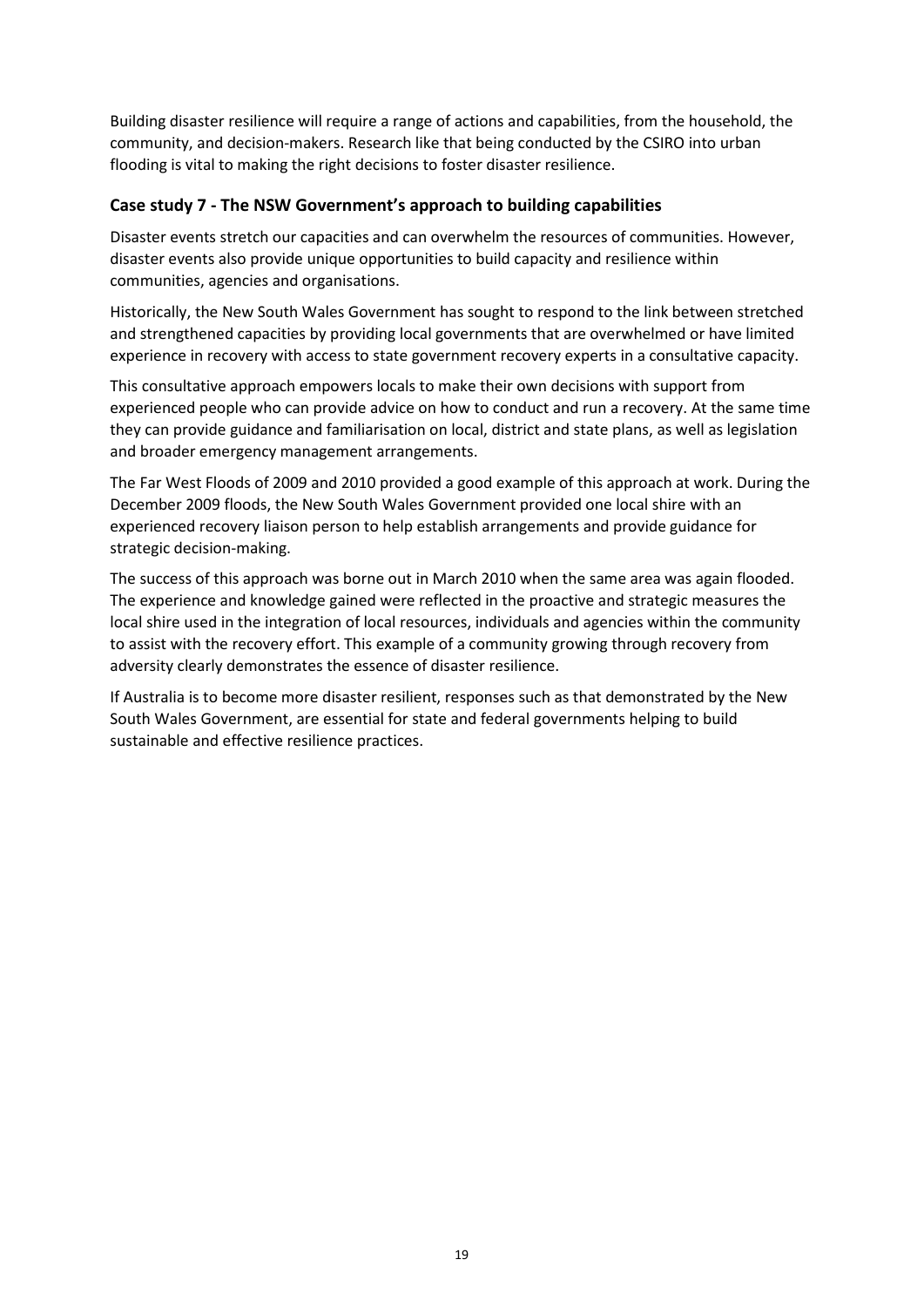# **Appendix B Glossary**

**Disaster**. A serious disruption to community life which threatens or causes death or injury in that community and/or damage to property which is beyond the day-today capacity of the prescribed statutory authorities and which requires special mobilisation and organisation of resources other than those normally available to those authorities.

**Emergency management**. A range of measures to manage risks to communities and the environment; the organisation and management of resources for dealing with all aspects of emergencies. Emergency management involves the plans, structures and arrangements which are established to bring together the normal endeavours of government, voluntary and private agencies in a comprehensive and coordinated way to deal with the whole spectrum of emergency needs including prevention, response and recovery.

**Emergency service**. An agency responsible for the protection and preservation of life and property from harm resulting from incidents and emergencies. Syn. 'emergency services authority' and 'emergency service organisation'.

**Hazard.** A source of potential harm or a situation with a potential to cause loss; a potential or existing condition that may cause harm to people or damage to property or the environment.

**Mitigation.** Measures taken in advance of a disaster aimed at decreasing or eliminating its impact on society and environment.

**Not-for-profit.** The purpose of providing goods or services, but not for the purpose of making profit: a non-profit organisation; non-profit sector.

**Preparedness**. Measures to ensure that, should an emergency occur, communities, resources and services are capable of coping with the effects; the state of being prepared.

**Prevention.** Measures to eliminate or reduce the incidence or severity of emergencies.

**Recovery**. The coordinated process of supporting emergency-affected communities in reconstruction of the physical infrastructure and restoration of emotional, social, economic and physical wellbeing

**Response**. Actions taken in anticipation of, during, and immediately after an emergency to ensure that its effects are minimised, and that people affected are given immediate relief and support

**Risk**. The likelihood of harmful consequences arising from the interaction of hazards, communities and the environment; the chance of something happening that will have an impact upon objectives. It is measured in terms of consequences and likelihood; a measure of harm, taking into account the consequences of an event and its likelihood.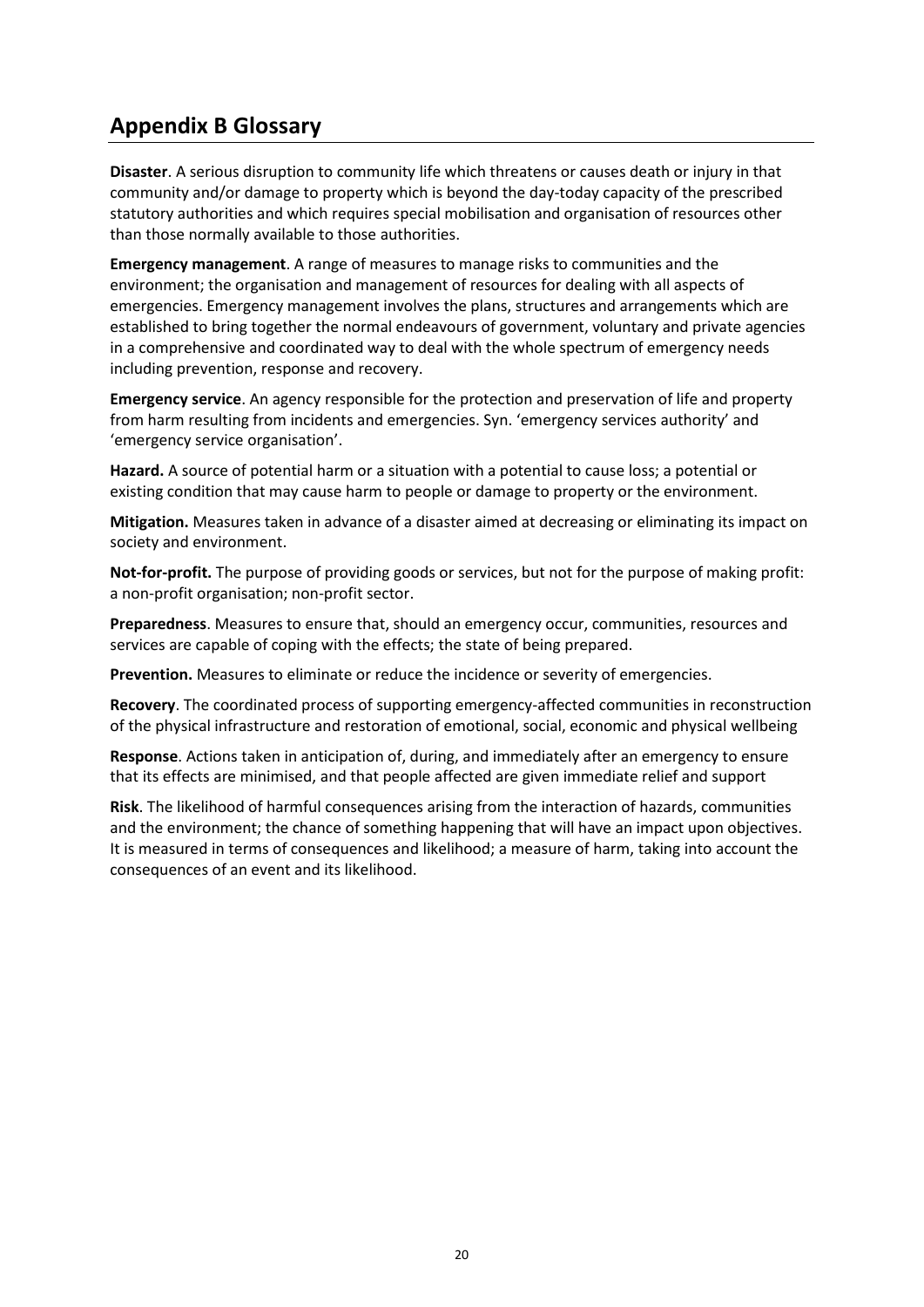# **Appendix C References**

Civil Defence 2010, *Community Engagement in the CDEM context – Best Practice Guide*, Version 1.0, Ministry of Civil Defence & Emergency Management, New Zealand.

COAG 2009, *National Disaster Resilience Statement*, Excerpt from Communiqué, Council of Australian Governments, Brisbane, 7 December.

Department of Transport and Regional Services 2004, *Natural Disasters in Australia: Reforming Mitigation, Relief and Recovery Arrangements 2002,* prepared on behalf of the Council of Australian Governments High Level Group on the Review of Natural Disaster Relief and Mitigation Arrangements, Commonwealth of Australia, Canberra.

Ellis, S, Kanowski, P & Whelan, R 2004, *National Inquiry on Bushfire Mitigation and Management*, Commonwealth of Australia, Canberra.

Emergency Management Australia 2009, *National Catastrophic Natural Disaster Plan*, Version 1.0, Attorney-General's Department, Canberra.

Federal Emergency Management Agency 2010, 'National Disaster Recovery Framework', *Federal Register*, Vol. 75, No. 27, Department of Homeland Security, US.

Insurance Council of Australia 2008*, Improving Community Resilience to Extreme Weather Events,*  Insurance Council of Australia, Sydney.

Ministerial Council for Police and Emergency Management – Emergency Management 2008, *National Disaster Resilience Framework*, MCPEM-EM, Attorney-General's Department, Canberra.

Ministerial Council for Police and Emergency Management – Emergency Management 2009, Excerpt from communiqué, 25 November 2009, Perth.

Natural Disaster Arrangements Working Group 2009, *National Disaster Arrangements – Report to COAG of the National Disaster Arrangements Working Group*, Commonwealth of Australia, Canberra.

Rothery, M 2010, 'Foreword: building disaster resilience', *Australian Journal of Emergency Management*, Vol. 25, No. 2.

Rudd, K 2008, *The First National Security Statement to the Parliament,* address by the Prime Minister of Australia, the Hon. Kevin Rudd MP, Canberra.

Teague, B, McLeod, R & Pascoe, S 2010, *2009 Victorian Bushfires Royal Commission Final Report*, Victorian Bushfires Royal Commission, Melbourne.

Templeman, D & Bergin, A 2008, *Taking a punch: Building a more resilient Australia,* Australian Strategic Policy Institute, Canberra.

United Kingdom Cabinet Office 2010, *Draft Strategic National Framework on Community Resilience*, Cabinet Office, London.

United Nations 2005, *Report of the World Conference on Disaster Reduction*: *HYOGO Framework for Action 2005–15: Building the Resilience of Nations and Communities to Disasters*, Resolution 2.

Wilkins, R 2009, *Federalism and the Emergency Services*, Presented at AFAC/Bushfire CRC 2009 Conference, Gold Coast, Queensland.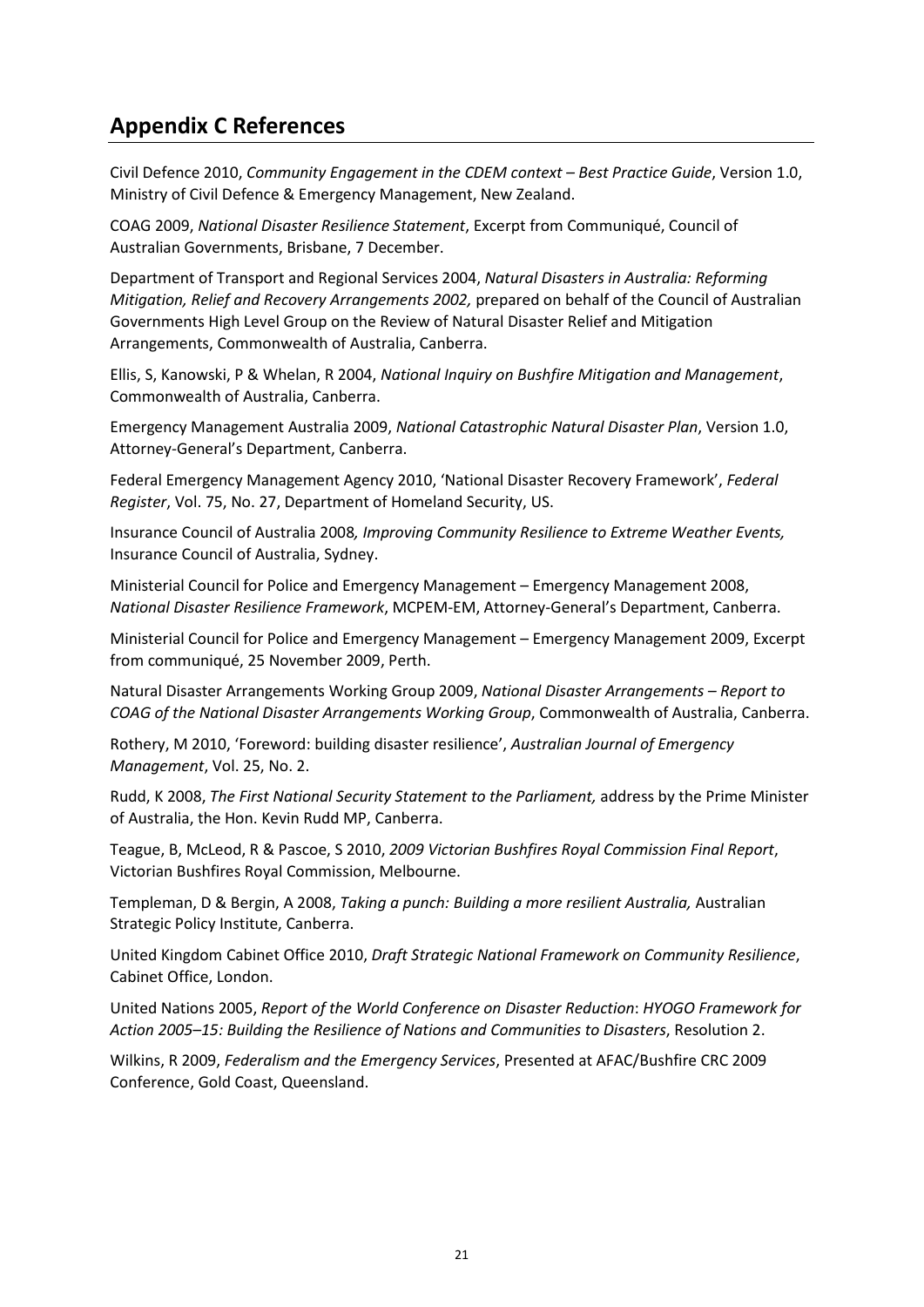# **Appendix D Consultation list**

#### **Government**

Australian Government departments and agencies Australian Local Government Association State and Territory departments and agencies State local government associations

#### **Research/Academia**

Australia 21 Australian Emergency Management Institute Australian National University, National Security College Australian Security Research Centre Batchelor Institute of Indigenous Tertiary Education Charles Darwin University Commonwealth Scientific and Industrial Research Organisation Flinders University, Research Centre for Disaster Resilience and Health Griffith University, National Climate Change Adaptation Research Facility Monash University Department of Community Emergency Health and Paramedic Practice Global Terrorism Research Centre World Association for Disaster and Emergency Medicine Oceania Regional Chapter Council RMIT, Centre for Risk and Community Safety University of Queensland, Institute for Social Science Research University of Western Sydney, Disaster Response and Resilience Research Group Victoria University, Faculty of Arts, Education and Human Development

#### **Industry**

Insurance Council of Australia Planning Institute of Australia Real Estate Institute of Australia

#### **Non-Government Organisations**

Australian Red Cross Not-For-Profit Advisory Group, Australian Government Disaster Recovery Committee Adventist Development and Relief Agency Anglicare Australia